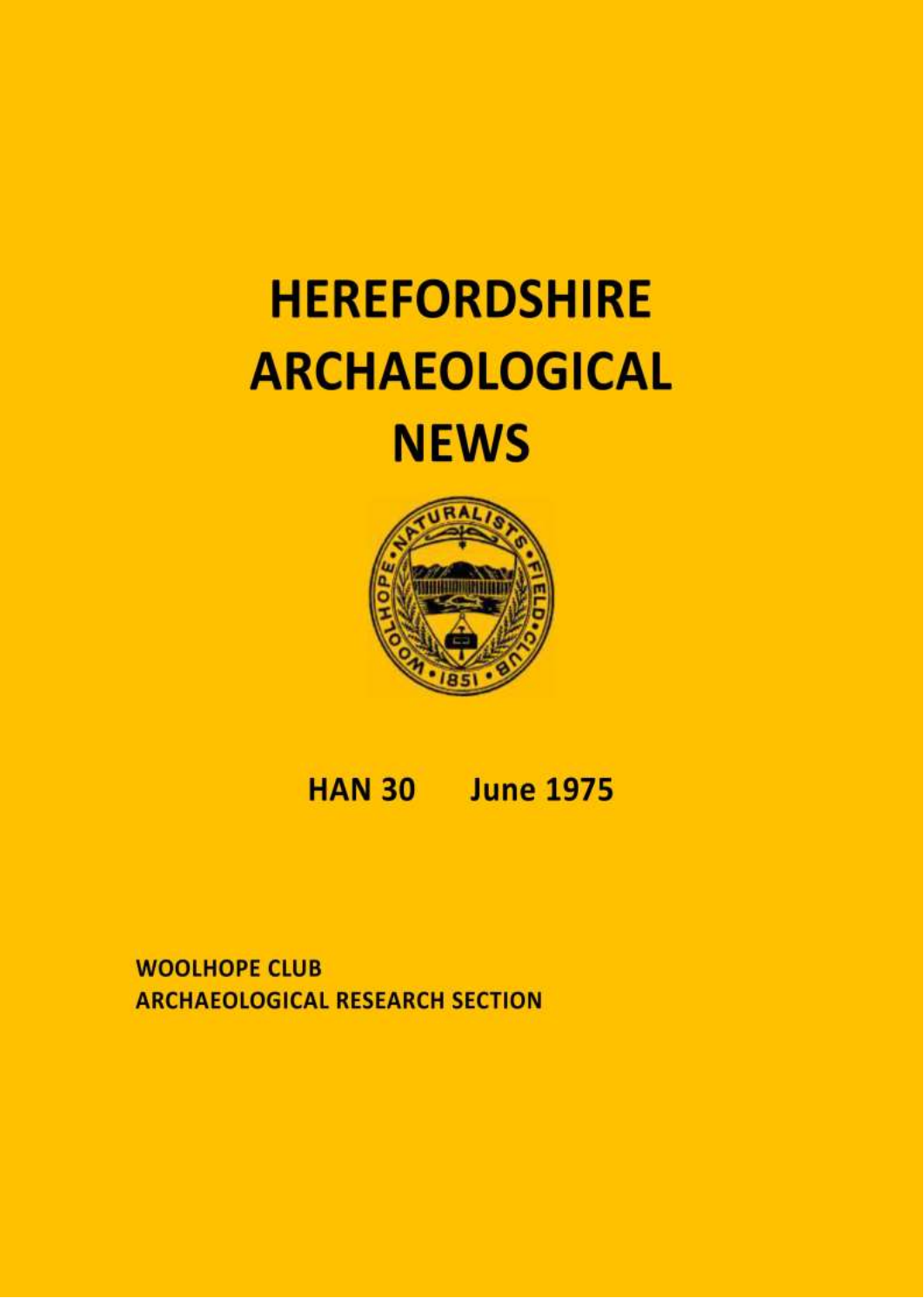# **CONTENTS**

| HORSE GIN AT WITHINGTON, WORMBRIDGE, HEREFORDSHIRE GR 428300 4   |
|------------------------------------------------------------------|
|                                                                  |
|                                                                  |
|                                                                  |
|                                                                  |
|                                                                  |
|                                                                  |
| A SAXON SPEARHEAD FROM THE RIVER LUGG AT LUGG MILLS, HEREFORD 17 |
|                                                                  |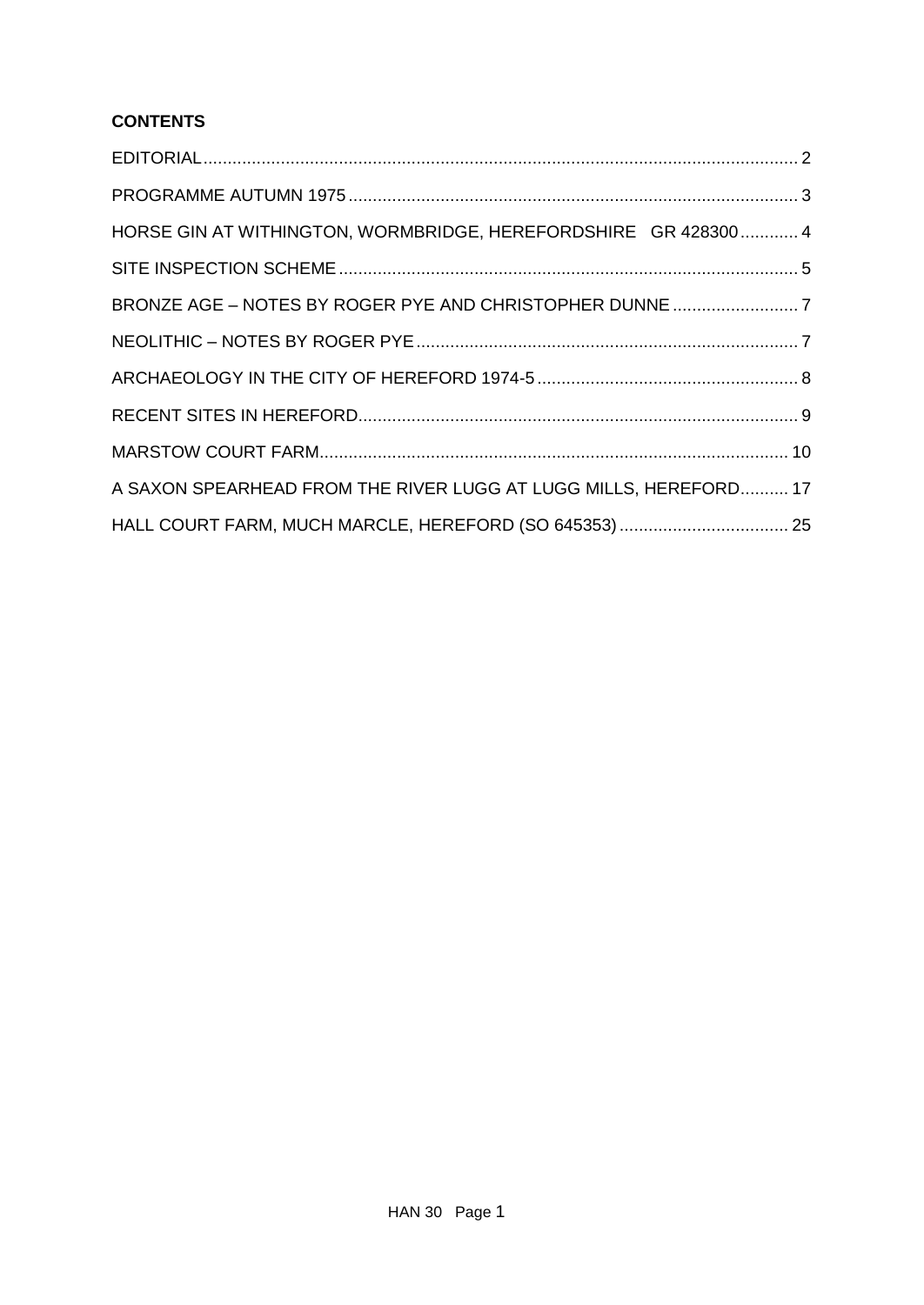# **HEREFORDSHIRE ARCHAEOLOGICAL NEWS WOOLHOPE CLUB ARCHAEOLOGICAL RESEARCH SECTION**

# **No. 30 June 1975**

#### <span id="page-2-0"></span>**EDITORIAL**

I am sure we shall all regret the fact that Miss R Hickling, one of our most enthusiastic and knowledgeable members, is leaving the area for pastures new at Redditch. We shall miss her company on field meetings but wish her most sincerely every success in her new post.

The Hereford City Archaeological Committee field workers under the direction of Ron Shoesmith have been excavating at Bewell House, Hereford, and notes are included in this News.

Detailed metallurgical research on the Anglo Saxon Spearhead found at Lugg Mills Hereford carried out under the auspices of Henry Wiggin and Co Ltd, Hereford by A J Brightmore has resulted in an excellent report, which is the subject of a contribution by R Pye. We are indebted to Messrs Henry Wiggin and Co Ltd, and Mr Brightmore for permission to use parts of the report, and also for providing the copies of plates and sketch of the spearhead. I am very pleased to hear that Mr Brightmore has now applied for membership of the Club and we wish him a warm welcome.

Members will please note the slip enclosed for those who intend to inspect the Hereford City Charters and Silver on October 23rd and this should be completed and returned to me. A booklet "The Royal Charters of the City of Hereford" by Miss E M Jancey, the well known Archivist of Hereford and Worcester County Council, is highly commended and is available from the Town Hall, Hereford, Enquiry Office during normal working hours (price 30p). For those unable to obtain one beforehand, some will be available on sale at the meeting.

Rising costs have meant that the Committee have had to increase the subscription from 40p to 50p. Members please note that this will come into effect from 1st January, 1976, and if it is paid with the main club subscription by Bankers Order or otherwise perhaps they would be good enough to effect the necessary adjustment.

Thanks are due to those members who have contributed articles and items are always welcomed. I make no apology for pestering members to hand over some of the material which is stored in their heads or notebooks since it gives such pleasure to others to read. I must thank Mr R Kay, the Assistant Editor, in particular for his valuable assistance which has been a tremendous help.

| NOTE: | AGM Thursday, December 4 <sup>th</sup> , Green Dragon, Hereford - 7.30 pm |                             |  |
|-------|---------------------------------------------------------------------------|-----------------------------|--|
|       |                                                                           | <b>C E Attfield, Editor</b> |  |

| OFFICERS OF THE GROUP<br>Chairman: | Mr P Cooper,    |
|------------------------------------|-----------------|
| Secretary:                         | Miss M Thomas   |
| Treasurer:                         | Miss R Hickling |
| <b>Field Secretary:</b>            | Mr L Skelton    |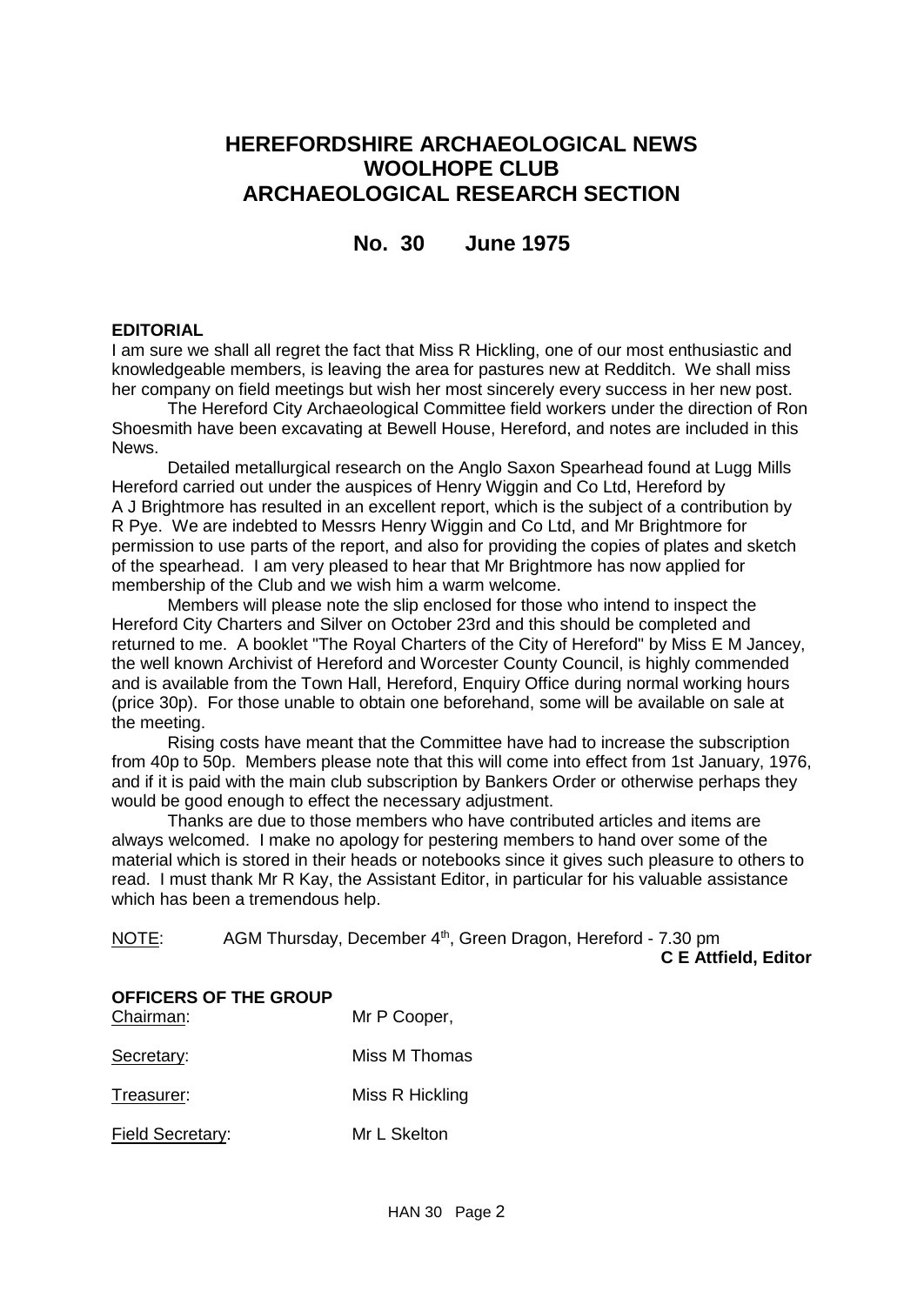| <b>Committee Members:</b> | Mrs S Warren                           |
|---------------------------|----------------------------------------|
|                           | Mr G Parker                            |
| Co-opted Members:         | Editor:<br>Mr C E Attfield             |
|                           | <b>Assistant Editor:</b><br>Mr R E Kay |

# <span id="page-3-0"></span>**PROGRAMME AUTUMN 1975**

| Sunday 20 <sup>th</sup> July                    | Offa's Dyke, Redbrook                                    | Leader Peter Cooper<br>Meet<br>11 am Garage, Redbrook<br>2 pm Garage, Redbrook<br>GR 537100                                                                                                                                                                           |
|-------------------------------------------------|----------------------------------------------------------|-----------------------------------------------------------------------------------------------------------------------------------------------------------------------------------------------------------------------------------------------------------------------|
| August                                          | No Meeting                                               |                                                                                                                                                                                                                                                                       |
| Sunday 21 <sup>st</sup> September Buckholt Camp |                                                          | Leader R Kay<br>Meet<br>11 am Welsh Newton Church<br>2 pm Royal Oak, Ogbaston<br>GR510145                                                                                                                                                                             |
| Thursday 23 <sup>rd</sup> October               | <b>Hereford City Charters &amp; Silver</b>               | Organiser C E Attfield<br>Invitation by the Mayor of<br>Hereford, Councillor MK<br>Prendergast, to inspect City<br>Charters and Silver.<br>Talk on Charters by Miss E M<br>Jancey, Archivist, Hereford and<br><b>Worcester County Council.</b><br>Meet Town Hall 8 pm |
| Sunday 16 <sup>th</sup> November                | Stone Quarries relating to<br><b>Hereford City Walls</b> | Leader L Skelton<br>Meet<br>11 am Grafton Inn<br>2 pm Grafton Inn<br>GR 502362 (approx 1 mile from<br>Hereford on A49 Hereford-<br>Ross)                                                                                                                              |
| Thursday 14 <sup>th</sup><br>December           | <b>Annual General Meeting</b>                            | A programme of slides and<br>short talks including one on<br>"The Metallurgical examination<br>of the Anglo-Saxon Spearhead"<br>by A J Brightmore.<br>Meet Kemble Room, Green<br>Dragon, Broad Street 7.30 pm                                                         |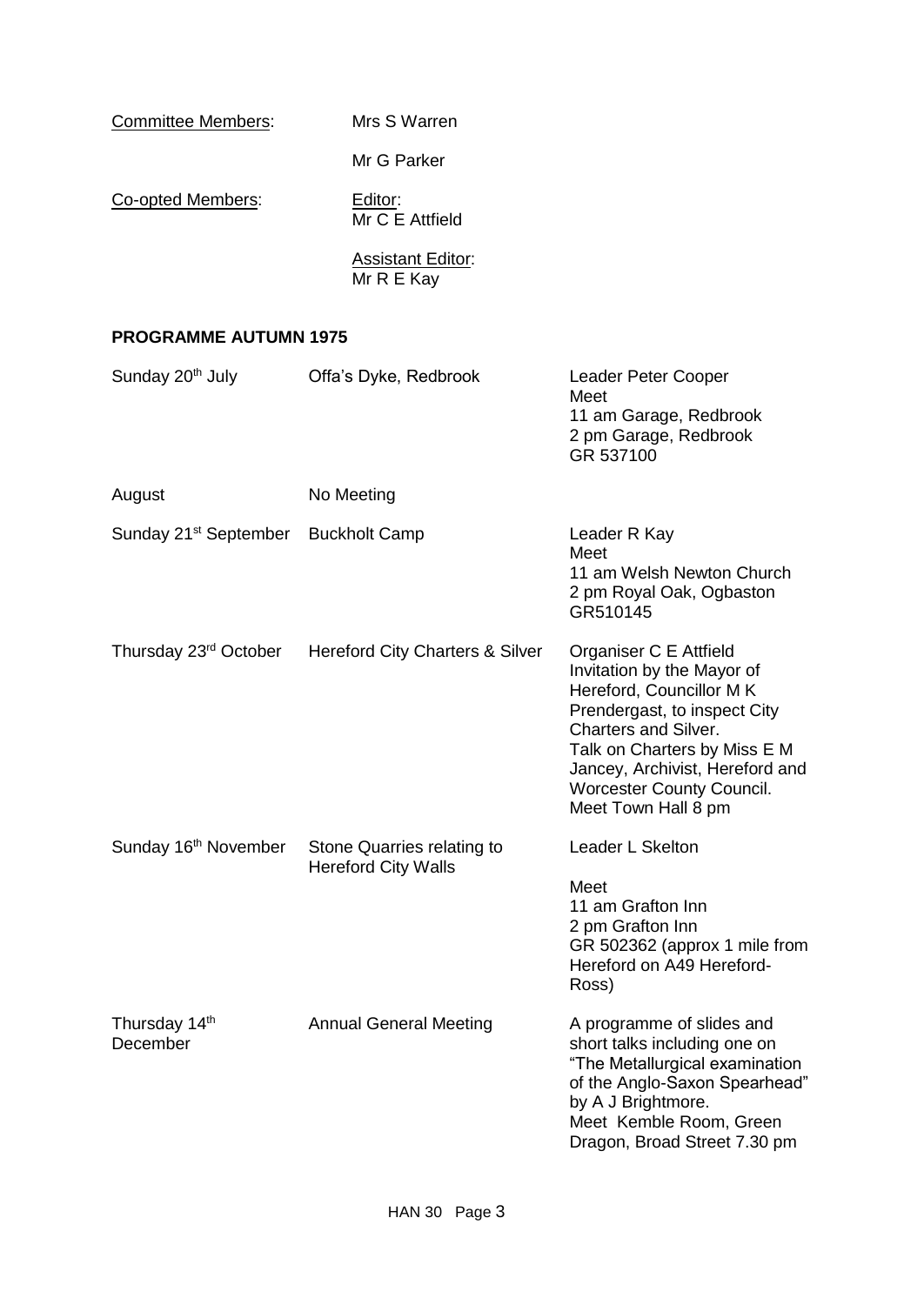# NOTE:

- 1. If any further information is required about this programme or if in doubt in the case of bad weather, please ring Mary Thomas at Pontrilas 205, or Leader.
- 2. Guests are welcome at all field meetings.
- 3. Please bring a picnic lunch.

#### <span id="page-4-0"></span>**HORSE GIN AT WITHINGTON, WORMBRIDGE, HEREFORDSHIRE GR 428300**

This interesting piece of agricultural machinery was examined by the Research Group on two occasions, 1st September 1974 and 16th February 1975.

Withington Cottages, now derelict, lie half a mile south of Wormbridge Church and may be reached by leaving the A465 road at the sign post marked Bagwyllydiart. Permission to view the site should be sought from Mr B Hughes of Howton Grove, Wormbridge. The gin is not visible from the road and access is by way of a gate to the left of a large barn on the roadside.

The machinery, and the building which housed it, are in a ruined state and considerable deterioration has occurred over the past few years. In the interests of clarity the accompanying sketch involves some projected reconstruction. The chief operation powered by the gin was certainly threshing but, according to local information, the machinery inside the barn was removed before the First World War and it is impossible to tell whether chaff cutting, turnip chopping etc were also carried out here. It would seem reasonable to suggest that the works date from the early 19th century and fell into disuse with the introduction of steam powered threshing which, in this area, was towards the turn of the century.

The massive stone barn was adapted to house the operations by the insertion of a loft. Half of the floor of the loft is constructed of intricately wattled birch and hazel, which is supported by thick, slightly arched beams, measuring 14 x 12 inches, placed at intervals of a few feet and spanning the width of the building. The barn stands on sloping ground and access to the loft is by way of a solid ramp on the northwestern side. The upper walls are timber and weatherboard and the tiled roof is in excellent condition. The ground floor is fitted with mangers and the brickwork suggests that this is also part of the 19th century conversion. As the equipment probably served the local farming community, it would be in use for most of the autumn and winter months. It is therefore likely that the five horses, which spent their daylight hours following each other's tails round the gin, were stabled at night in the lower part of the bam.

The building which houses the gin is built onto the north east wall of the bam. As the ground plan (fig 1) shows, it has a semi-circular apron front. The semi-conical roof was of stone tiles and the roof timbers were supported by five well constructed brick pillars with smooth, rounded edges. These stand on a low stone wall of which little now remains. One pillar is, in fact, missing and has been re-used inside the bam as part of a repair to the mangers. The hefty beam, which takes the weight of the machinery and the roof, rests on two tapering, stone-built pillars. The floor is of compacted red clay topped with well worn cobbles, few of which remain. The rectangular, ridged roof of the inner part of this building is modem.

#### **The machinery (fig II)**

The vertical iron shaft of the gin rotated upon a wooden block into which is set an iron socket. At a height of 2'8" a cast iron plate is slotted to take the five wooden poles to which the horses were yoked. Above this, 7' from ground level, revolved the main driving wheel measuring 8' in diameter. This wheel turned a horizontal shaft and, through three gear systems, produced considerable power and speed. (l am told that this could be at the ratio of 1 to 500). Two drive shafts enter the bam at a height of 7'6" above ground level. These can be examined from the loft, where there is a small wooden door for maintenance access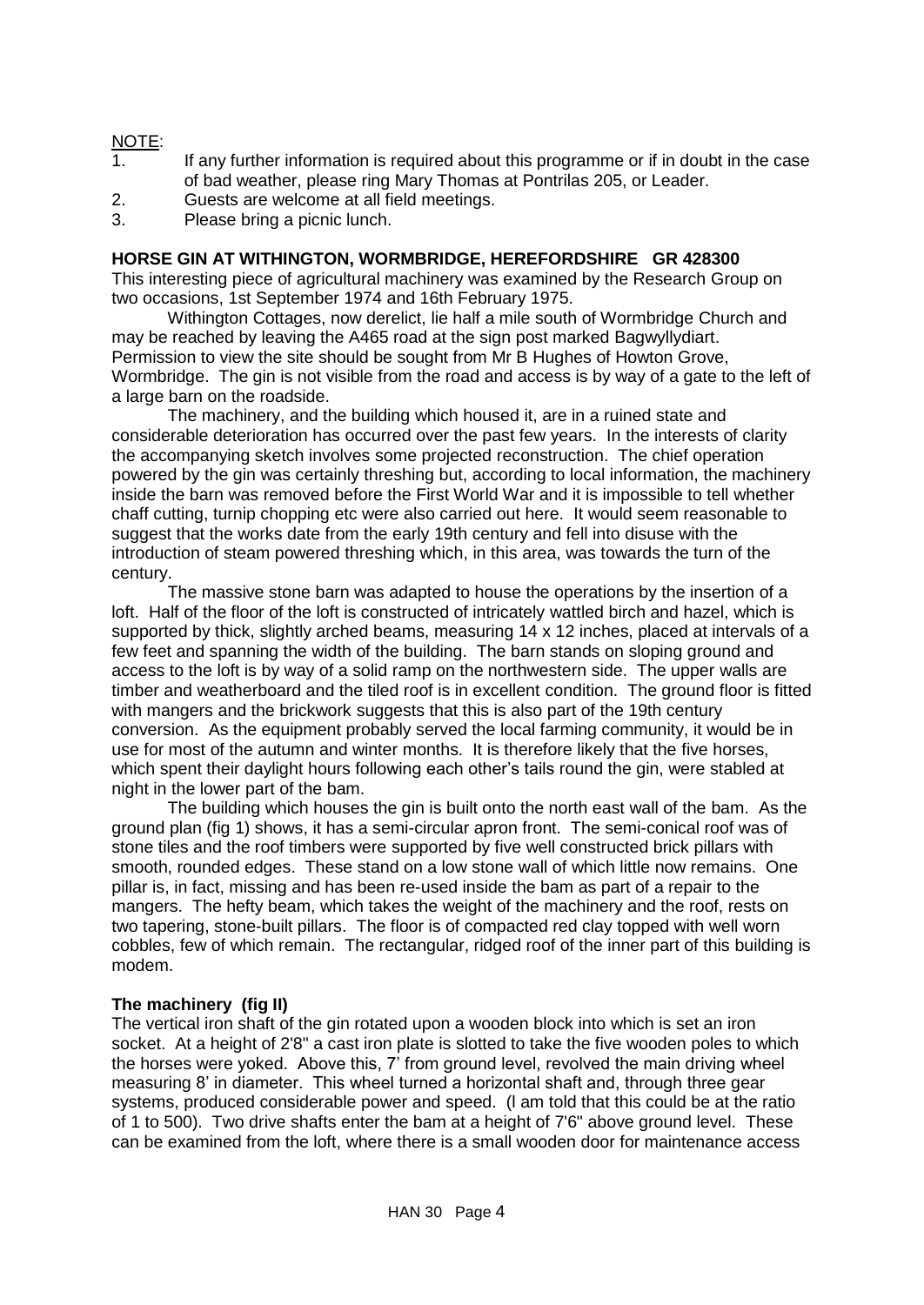to the gear and braking systems. The mechanical details need to be cleaned up and photographed. This part of my sketch is, of necessity, very much simplified.

The site is the property of the Whitfield Estate. Lady Mary Clive tells me that money is not available for rescue of the equipment and building in its present position, even if this were practicable. She is, however, concerned: that a valuable piece of industrial archaeology is falling into decay and would be pleased to discuss the possibilities of moving the machinery to a museum if this is desirable. Her son, Mr George Clive, may be consulted when he returns from abroad at the end of May.

**MJT**

#### <span id="page-5-0"></span>**SITE INSPECTION SCHEME**

Many members will be aware that, some years ago, we, as a group, undertook to 'keep an eye' on the scheduled and unscheduled monuments in the county.

The scheme involved the distribution of lists and maps to those who were willing to help. Originally each member was asked to cover the area of one, or sometimes two,  $2\frac{1}{2}$ inch maps. This meant that he/she undertook to visit the monuments in that area at least once a year and report any damage or serious deterioration.

As members left the group or left the county their areas of responsibility were handed on to others or just allowed to lapse and the whole scheme gradually died a natural death.

At a recent committee meeting it was decided that we should attempt to re-institute this very worthwhile task by re-allocating and up-dating the lists and inviting new members to participate. Obviously, the more people who are involved the smaller each area will be and it is hoped that everyone will agree to help so that all monuments in the county can be covered.

The following members were originally responsible for areas and the committee would be grateful if they could let the Secretary know if they are NOT prepared to be involved in the re-allocation.

| <b>G</b> Calderbank | L Skelton | E M King-King |
|---------------------|-----------|---------------|
| R Hickling          | M B Hale  | F Noble       |
| M Thomas            | R Pye     | R Shoesmith   |

There are fifty-eight other members on our list. If just half of these were prepared to help we could keep the areas down to one 2½ inch map each and this would involve each person in, perhaps, one Sunday afternoon out per year. We shall, of course, attempt to allocate you a map in or near your home area.

Please will you get in touch with the Secretary (phone Pontrilas 205) if you are willing to help. A return slip is enclosed if you prefer. Please - do it now - so that the work of redistribution can begin as soon as possible.

#### **Mary Thomas, Secretary**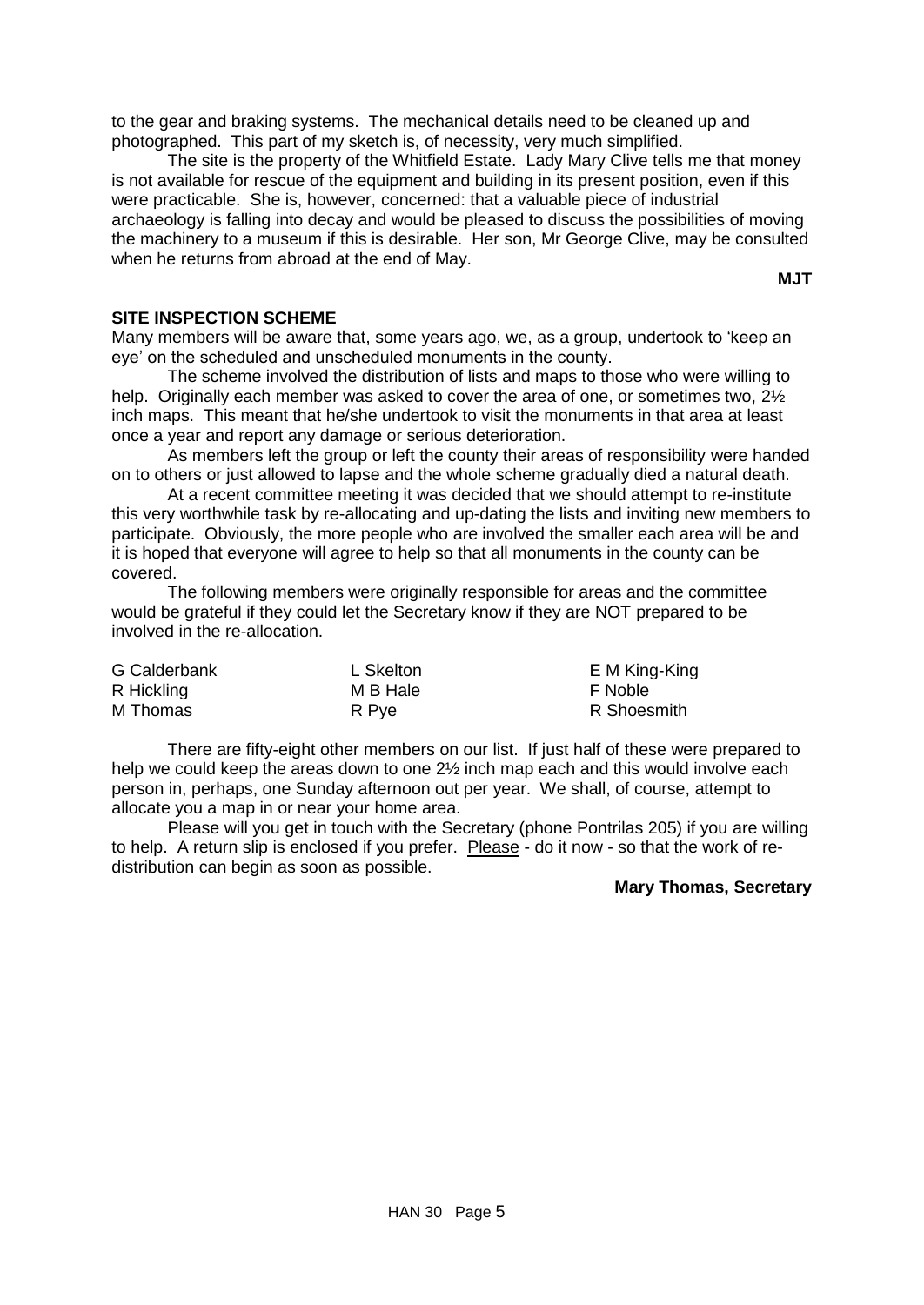

HAN 30 Page 6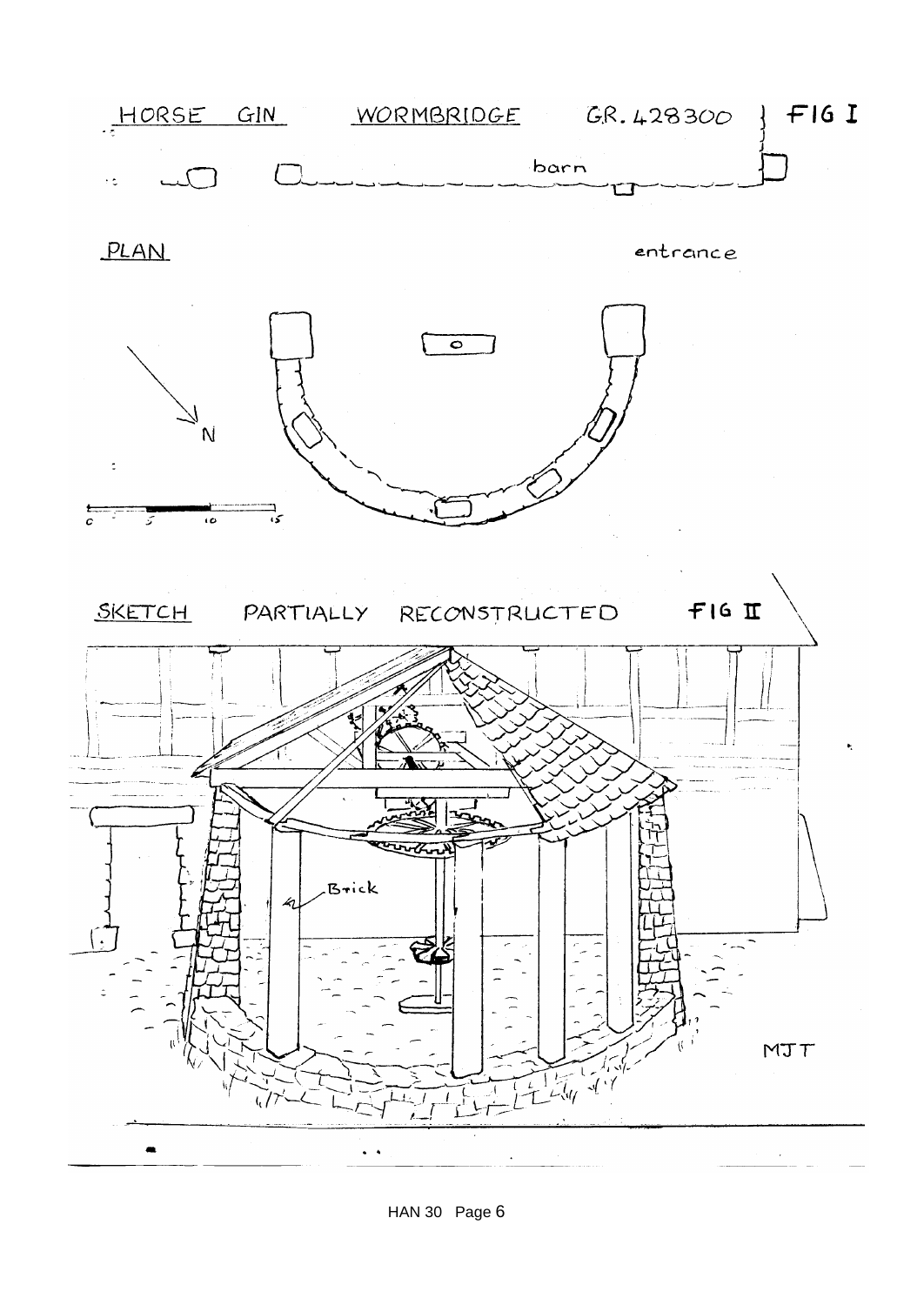#### <span id="page-7-0"></span>**BRONZE AGE – NOTES BY ROGER PYE AND CHRISTOPHER DUNNE**

#### **Radnorshire - COLVA - Dreavor Farm SO 18305284**

A hitherto unrecorded barrow, of ovaloid shape, 12m x 10m and 1.30m high, it is situated on the northern slopes of Black Hill. The maximum axis runs north-south, (across the slope). There is a slight depression at its eastern end, at the base.

#### **W R Pye, Westfields, Lyonshall, Kington, Herefordshire**

# **Radnorshire - Llandeilo Graban - Perthi SO 12204515**

A hitherto unrecorded barrow, much ploughed down, some .3m only in height, and 11m in diameter, is situated on a spur of land projecting into a field. There is no visible ditch.

> **C J Dunne W R Pye**

#### **Radnorshire – Llandeilo Graban – Blaen Henllan SO 10454560**

A previously unrecorded barrow is situated on a natural rise in the field, it having a diameter of 9m and a height of 1.20m. Large stone slabs 10cms thick and up to 1m long protrude through the turf around the barrow edge and some, being in a vertical position, must represent a kerb of fairly massive proportions. No ditch is visible.

**W R Pye**

#### **Herefordshire – Yatton – Leinthall Earls 1" OS 129 LUDLOW NER 437669**

A previously unpublished mound, presumably a round barrow immediately below a track leading from common ground, and 50 yards from it. Built on a fairly steep slope, it is ovaloid 12 x 9 paces with a height of 3½ ft. It has a slight 2-yard-wide ditch around it. Both ditch and barrow are damaged by a recent shallow scoop into its western side.

Its build-up contains some broken shale.

NB It is unconnected with charcoal pits, some 100 yards down a steep slope.

**W R Pye**

#### <span id="page-7-1"></span>**NEOLITHIC – NOTES BY ROGER PYE**

#### **Herefordshire - Garway**

#### **1" OS 142 Hereford NER 45362220**

In May 1974 R Flynn, The Bungalow, Church Farm, Garway, found a large fragment of a polished stone axe. It was of adziform type and had been broken in antiquity, this section comprising about 1/3 of the cutting end of the axe. This was trimmed at a later date to make a more readily-handled artifact. The surface is polished on both sides, one approx 30%, the other 50%.

It has a length of 74mm, width of 65mm and a thickness of 25mm with a weight of approximately 135 gms.

In Petrological examination it has been assigned the No. He/57c and of it Professor Shotton writes:- "The rock is a quartzose ash, which has, I think, been partly re-crystallised by heat. It is quite different from any other I know and I cannot localise it, it is quite probably one of the Welsh Ordovician ashes.".

The axe is in the hands of the finder.

**W R Pye**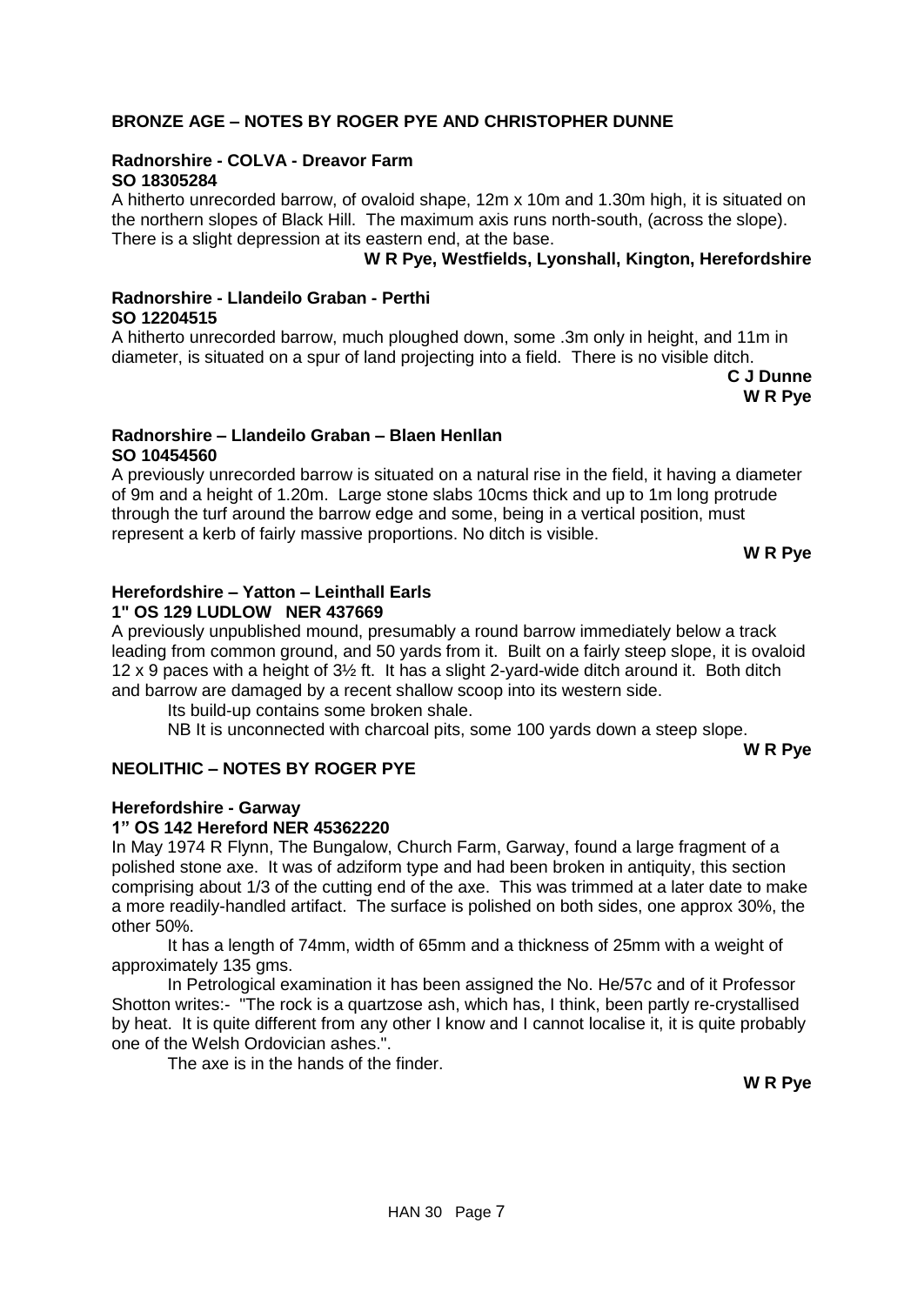#### **Herefordshire – Staunton-on-Wye SO 34654605**

Following the discovery of numerous surface finds during woodland operations a few years ago, a 2m x 2m exploratory trench was excavated, although some distance from the flint concentration, which had yielded a leaf-shaped arrowhead, large fragments of polished stone axes, and many small burnt and patinated flint flakes.

A shallow, apparently natural hollow yielded occupation debris, which included ten small flint flakes, most of which were patinated, and a small abraded sherd of fine 'Western Neolithic' pottery.

It is confidently anticipated that future excavation will give further, more substantial evidence of Neolithic occupation.

**W R Pye**

# <span id="page-8-0"></span>**ARCHAEOLOGY IN THE CITY OF HEREFORD 1974-5 Notes by R Shoesmith and Eric Smith**

Development plans for the northern part of the walled city will need a major archaeological effort over the next few years if unique evidence from the Saxon and Medieval periods is not to be lost forever.

Early in 1974, a report was prepared for the West Midlands Rescue Archaeology Committee which suggested that some 15 acres within the Medieval city walls - one sixth of the total area enclosed - could soon be undergoing development. The report, which has been printed, is available from the City Archaeological Offices at Bewell House. Entitled 'The City of Hereford, Archaeology and Development', the report was launched by the then Mayor of Hereford, Councillor James Baldwin, who also initiated an appeal for funds. It includes a section on the historical background of the City which is followed by a resume of previous archaeological research. Full details of the possible future development within the city walls is considered, and it is suggested that an archaeological unit should be set up to solve the problems of the next few years.

The first result of this report was the formation of the City of Hereford Archaeology Committee with Philip Rahtz as chairman. The Committee will initiate and carry out a programme of archaeological investigations in the City and has employed Ron Shoesmitb as their Director of Excavations.

Finance for the 1974-5 year was made available by the Department of the Environment, who have also made a grant for the 1975-6 financial year. Funds have been aided by a grant of £1,000 from the City Council. The Committee have been offered the free use of Bewell House as headquarters and as hostel accommodation for their digging team by Pagebar Investments Ltd, the developers of one of the major sites in the City. These generous offers will help to ensure that Hereford will stay at the forefront of archaeological research in the West Midlands.

The Committee includes representatives of the WooIhope Club, the Civic Trust, the Department of the Environment and various City and County Committees as well as several West Midland archaeologists.

#### **Programme of Work**

The excavation team has been engaged during the last few months on a large scale trial excavation in the northern part of the National Car Park area in Bewell Street. This will continue for a few more weeks and will be followed by small trial excavation in the grounds of Drybridge House where it is hoped to find traces of the continuation of Rowe Ditch. It is then hoped to clear the remainder of the Cantilupe Street site in advance of consolidation works which will expose a section of the Saxon defences to the public.

The remainder of 1975 will be taken up with post-excavation work, and it is intended to publish the results of the last 10 years' excavations in Hereford during 1976. This will include the excavations carried out during the construction of the City Walls ring road and the following excavations on the Saxon Defences and in the Castle Green area.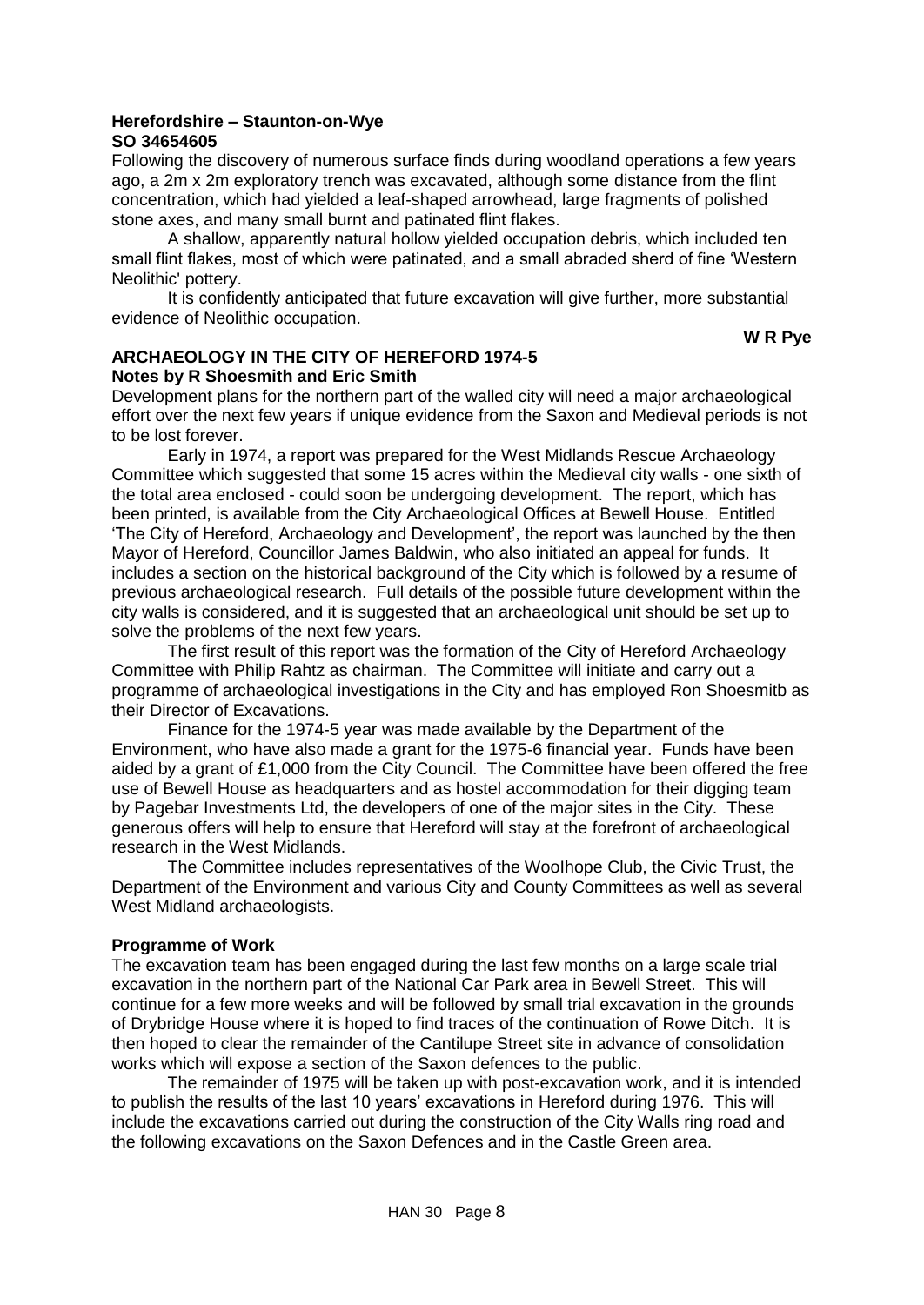# <span id="page-9-0"></span>**RECENT SITES IN HEREFORD**

#### **Berrington Street**

The final phase of excavations in this area was carried out late in 1973, and the final report is now being written.

A report on some of the animal bones from the Saxon, Medieval and post-Medieval levels has recently been received from Barbara Noddle. The report deals with 5073 fragments from mammalian species and provides some very useful information which has been analysed statistically. The report is, of course, very detailed, but some points are of a more general interest. In all periods cattle bones form at least 50% of the total whilst sheep increases with the passage of time from 15% in the Saxon period to 23% in the post-Medieval. Pig increases in the Medieval period but falls thereafter. Other bones form less than 10% of the whole and include horse, goat and various species of deer. This indicates that hunted species formed a very low proportion of the meat consumed in Hereford throughout its history, as indicated by this particular site.

#### **Castle Green**

Further details are now available following this excavation which took place during Easter and early Summer 1973.

Charcoal from under two burials was sent to Harwell for radio-carbon dating and the results give dates of AD 990 +/- 70 and AD 920 +/- 80. We can thus be reasonably confident that the burial ground was in use before the castle was built. Further radio-carbon dates are being obtained which should establish the period during which the graveyard was in use and the date of its earliest burial.

The earlier burials on the site were reasonably elaborate, over 50% being in coffins of which only the nails remain. Later burials had no indication of coffins, and nearly all the latest burials on the site were small children or infants.

#### **City Arms, Broad Street**

Reconstruction of this building to provide a new branch for Barclay's Bank provided an opportunity to examine this important area at the northern end of Broad Street. The ground had been extensively disturbed during the post-Medieval, but it was possible to examine the Saxon ditch fill in two small trenches cut by the workmen for underpinning. A timber framework had been constructed in the ditch during a late period in its life, and this included some wattle work fencing. Samples of the timbers and soil have been sent to the Department of the Environment laboratory for examination which should give the date and possibly indicate the use of the structure.

#### **Bishops Meadow**

A main drainage trench was dug by machine some 50 metres south of and parallel to Rowe Ditch to provide drainage from the new swimming pool. The trench cut through river silt which gradually merged into the natural silt of the area. No archaeological features were seen during the work.

#### **National Car Park Site Adjoining Bewell House, Bewell Street**

A trial excavation in the northern part of the National Car Park in Bewell Street is nearing completion. The site lies just within the gravel rampart which encircled the town during the 11th and 12th centuries. One important purpose of the excavation is to confirm the dating of the construction of this rampart from the archaeological evidence.

The tail of the rampart was found to be slightly cut away to enable two furnace like structures to be constructed. These contained, what could be clay moulds, but their purpose is still uncertain and expert opinion is being sought. They are both built in regular pits and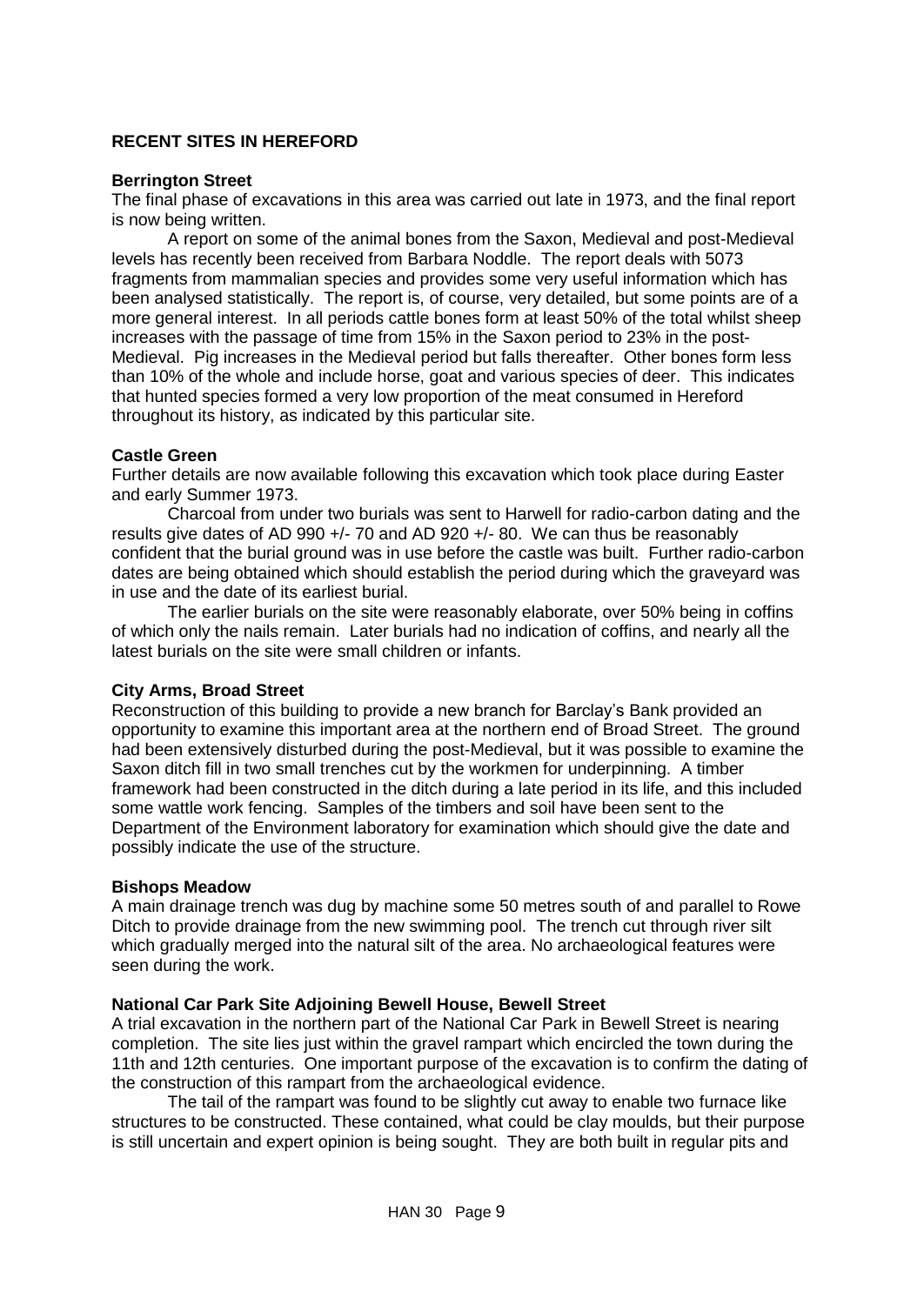each is surrounded by a timber building. The clay floor of one of these workshops survives virtually undamaged, and the evidence so far points to the destruction of the building, possibly by fire, some time early in the 14th century. The furnaces, together with those found in the 1968 Ring Road excavations close by, confirm that the north-west comer of the walled city was the industrial area in the 13th and 14th centuries.

Excavation is still concentrated on these structures and on the surrounding soil levels which cover any earlier occupation.

The later periods on the site consist mainly of garden deposits, presumably behind properties fronting onto Bewell Street. A number of large rubbish and cess pits were dug from time to time within these garden areas. When Bewell House was built in 1730, the site became part of a landscaped garden which was re-designed about 1860 when the Hereford Brewery needed more space.

#### **Wigmore Abbey**

A small area, lying across the western cloister was excavated in advance of a building extension at Wigmore Abbey. Undisturbed remains of the cloister and cellarer's range were discovered. These were covered by a deep deposit of rubble, presumably dating from the dissolution of the Abbey. Beneath this rubble the main wall of the cloister stood in places to a height of one metre, being solidly constructed of roughly dressed uncoarsed facing stones with a rubble, clay and mortar core.

The cloister wall itself had three successive floor surfaces, the uppermost of stone flags, the lower two of dirty soil - these may have been tiled however, as a quantity of fine glazed floor tiles were found.

In the cellarer's range behind the cloister wall a narrow stone wall was found, dividing two rooms. This wall survived to its full height of one metre, being plastered on both faces and probably holding a timber superstructure. One of the rooms contained a succession of possibly five clay floor levels.

Dating of these remains was slight, the first cloister wall probably belongs to the first building of the Abbey in the late  $12<sup>th</sup>$  century and the narrower rooms division to a later rebuilding, possibly of the late 14<sup>th</sup>.

Finds of a Medieval date were few, principally a quantity of glazed clay floor tiles, many of excellent quality.

#### <span id="page-10-0"></span>**MARSTOW COURT FARM**

# **Parish of Marstow, Herefordshire GR 553192 BM 113.44**

Marstow Court Farm is situated on the extreme southern boundary of the parish. It occupies a not very level terrace at the foot of the western slopes of the narrow valley of the River Garron. Immediately to the north, the ground continues to rise steadily to an OD of 300'. The present farmhouse and some subsidiary buildings lie to the west of the Old Forge-Brelston Green lane, near its junction with the A4137. The main range of the farm buildings are sited on the opposite side of the lane, on the crest of a low bank, which slopes down to the flood meadows of the Garron. Adjoining the farmyard and between it and the Dutch hay barns on the south is a two storied building, the subject of the following notes:-

The building is rectangular, approximately 35' x 24' in external measurement and lying on an exact E to W axis. At the E gable end there is a roofless lean-to annex, and N of the E end of the N wall are indications of a now demolished single storey range. The main rectangular block would seem to be a relic of a small 15th C house of some architectural pretensions. Its walls have been carefully built of roughly squared and coarsed sandstone rubble and exhibit many features of interest. At ground floor level these walls average 25in in thickness, excepting that of the E gable which is 30in. The ground floor, presumably originally one large room, has been divided by an unpierced cross partition wall of inferior masonry, probably of early 19th C date, into two almost equal portions,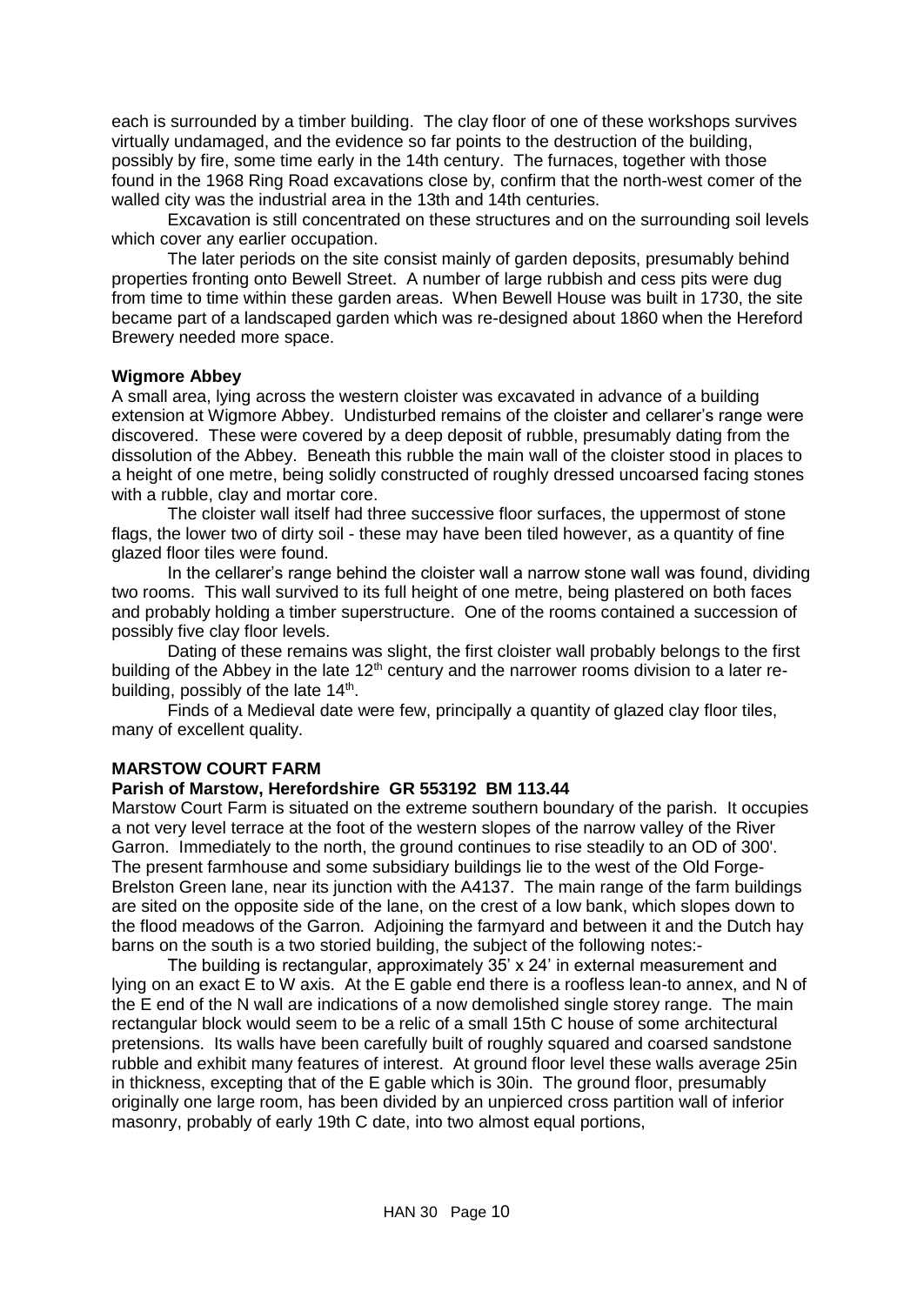The W room is entered by a doorway, probably not older than the 19th C, hacked through the W gable wall near the NW angle. The N. wall of this room has three window openings of varying dates. That to the W is of one single glazed rectangular light, 34½in H x 25½in W ext., with a single plain 4in. chamfered frame of hard grey.silicaceous sandstone. It is deeply splayed internally to a width of 48½in, with a level sill and flat oak rere-lintel. The opening is probably of early 17th C date. (This window frame form is common for the period 1400-1650 and is not distinctive of any particular part of this wide period. However, the wooden rere-lintel would suggest a date towards the latter end of it.) Close adjoining to the E, but sited at a lower level is an almost square opening, 35in high x 33in wide ext. widening to 37in int. Unmoulded oak external lintel with rubble jambs. This opening now closed by clapper boarding on a wood frame, was probably cut through the wall early in the 19th C. Immediately to the E is a very fine blocked up window of two pointed and chamfered lights, set in a rectangular frame with a deep hollow chamfer. The window frame of friable red sand-stone measures 69  $\frac{1}{2}$ in H x 46  $\frac{1}{2}$ in W within outer edge of chamfers (all chamfered window and door frames have been measured in a similar manner. Each light is 20in wide and the rise of the pointed head is 10in. The window seems to be of late 15th C form. High up and projecting from the internal face of the W wall is a rough stone corbel which helps to support one of the floor joists above. This room is now used as a potato and coal store and contains no other features of structural interest except a joint or bond in the N internal face of the wall, which may mark the site of a blocked opening. There are traces of lime plaster adhering to the walls.

The E room is, at present, entered from the farmyard by a rough hewn doorway with a flat oak lintel, hacked through the N wall of the building, probably in the 19<sup>th</sup> C when the cross wall was apparently inserted. At the E end of the N wall there is externally a curious thickening in the masonry, which extends from the ground upwards nearly to the level of the wall plate. It is too shallow to disguise a stairway, and does not appear to be a fireplace projection. Adjacent to it are projecting stones and irregularities in the masonry which suggest the bond of a demolished northern range or wing. This seems to have been succeeded by a vanished annex of recent construction, the past presence of which is indicated by a gabled roof line on the external wall face, above the present doorway. Above the aforementioned projection, the character of the masonry changes and contains many thin slabs of stone, probably indicating a rebuilding at this point. Externally at the base of this projection there is a blocked chamfered doorway frame with a four centered head 73in high x 49  $\frac{1}{2}$ in wide, rise to head 9". This is set at a considerably lower level than the present doorway giving access from the made-up farmyard. The two levels are separated by the base of the outer wall of the demolished one storey range. The remains of this wall of sandstone masonry, of 18th C date, shews two featureless blocked openings and it is surmounted by a low red brick wall of recent date. In the E wall of the E room there is a rectangular window of two chamfered square headed lights in a stone frame, similar in detail and date to that at the W end of the N wall of the W room. It measures 39in wide, splaying internally to 53½in. Externally below its sill there is a projecting offset in the gable wall. North of this window a large rectangular recess 42in wide and 12½in deep appears to be a blocked window or doorway of 18th C date. The external face of the wall is here not very accessible, being obscured by a heap of broken tiles and a growth of nettles. Other features of interest in this room, now used as a cattle byre, are the bonds or joints in the three outer walls probably indicating blocked openings. Externally in the E wall there are inserted oak beams or lintels and patched masonry which seems to indicate a whole series of alterations in this area.

East of the main block and in line with its N wall there is a small single storey lean-to building of early 19<sup>th</sup> C date. The E and N walls, 17in thick, are of coursed laminated sandstone rubble with dressed quoins and are devoid of any openings. There is no extant S wall, which was presumably of wood. The building is roofless and access to it may have been gained from the E room of the main block by the closed doorway previously mentioned.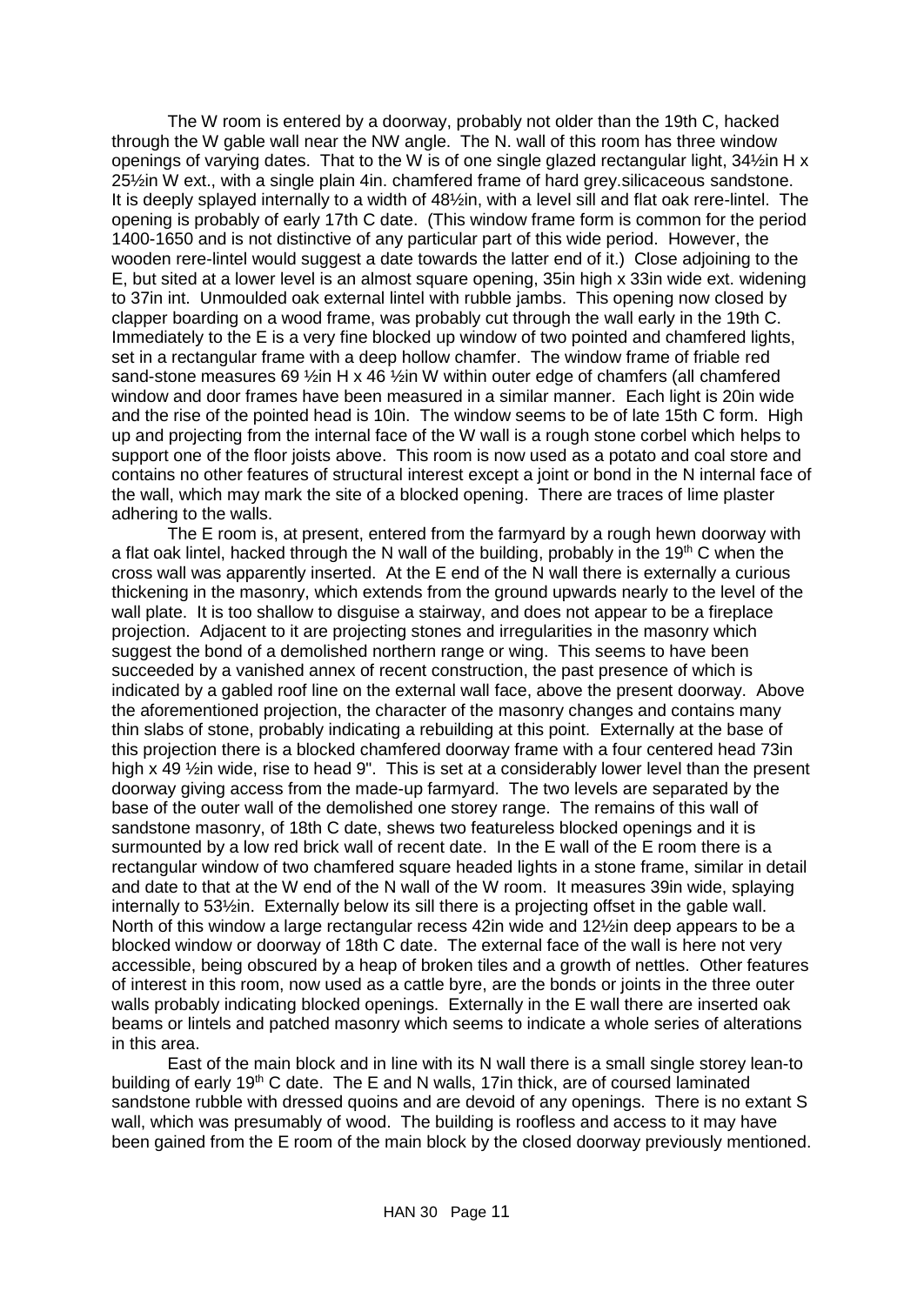The upper storey is reached by an external stairway of solid masonry of indeterminate but probably recent date. It is built around the SW angle of the building in two straight flights of seven and ten steps. This would hardly seem to have been an original arrangement, but the quoins at this angle of the building project outwards in a curious manner to form what appears to be the E jamb of a now vanished doorway. This exhibits a deep hollow moulding or chamfer. It may merely indicate the patching of the angle of the building with worked stones from elsewhere, but an examination would seem to rule against this. Externally the division between the ground and first floors is marked by a 4in offset in the W gable wall. The upper storey is now one large room, used as a granary or seed store. The internal walls are cement plastered to about half their height. The present entrance in the S wall at the head of the external stairway is a rectangular doorway with a flat oak lintel and oak frame, probably of late 19th or early  $20<sup>th</sup>$  C date. The wall is here 24in thick and E of this doorway there is internally a rectangular recess 36in W x 12in deep and 35in above floor level. This seems to represent a blocked window of uncertain date. In the E gable wall there is an internal offset at wall plate level and below it are two windows. That to the S is of one rectangular light and probably of  $17<sup>th</sup>$  C date, has chamfered masonry jambs with an oak sill and lintel. It is 29½in high x 33½in wide, splaying internally to 54 in and with sill 50½in above floor level. The gable wall is here 28½in thick. N of this window is a decayed and completely blocked window with a wooden frame of two rectangular lights, probably of 18<sup>th</sup> C date. Above the offset, high in the gable wall, there is a small single light with chamfered stone jambs, stone sill and wooden lintel - probably 17<sup>th</sup> C. In the N wall is a well preserved oak framed window of two rectangular lights, with chamfered jambs and stop chamfered mullion, probably early 18<sup>th</sup> C. It has a wide internal splay opening to 35in high x 71in wide with sill 41in above floor. There are indications of blocking at the E end of both N and S walls.

The floor is of oak planking resting on substantial oak joists approximately 9in square, which extend across the full width of the building and whose ends are embedded in the side walls. The eastern part of the floor is lower by one step of 4in from the remainder, and may mark the site of a bygone partition. In the E ground floor room, one of the floor joists is supported by a squared oak pillar, probably of recent insertion.

The roof of N Wales slate with ridge tiles supersedes one of red tiles. These are now piled against the E and S external walls. The roof is in three bays and the main trusses are of a modified queen post type. The E truss tie beam is only 5in thick, the W is 9in thick and the central truss tie beam approximately 12in square. The principals and tie beams are stop chamfered on their under surfaces. That of the central tie beam shews slotting of two different dimensions, presumably for ceiling rafters and a partition. The purlins and roof rafters are not old. The trusses are certainly old timber but in their present form seem to be reused material, probably re-erected in the 18<sup>th</sup> C.

The S wall near its E end shews a considerable turning outwards towards the angle. This has been strengthened by a massive sloping buttress of recent construction. A strange feature about the building is the lack of an identifiable fireplace.

The farm buildings to the N contain old work mostly of the 17<sup>th</sup> and 18<sup>th</sup> C whilst in the basement of the present farmhouse there is a doorway of red sandstone with a chamfered two centered obtusely pointed head of  $14<sup>th</sup>$  C form but probably a Victorian copy. Lying loose are portions of chamfered mullions and built into the garage wall there is a small pointed chamfered light of 15<sup>th</sup> C form carved out of a single stone. A detached building in the field nearby appears to be of early  $18<sup>th</sup>$  C date. At the foot of the slope to the E of the farm and on the flood meadows of the River Garron is the enclosure and site of St Martin's Church, demolished in 1855. None of the material in the building described in the above paragraphs would appear to have come from this source.

**R E Kay**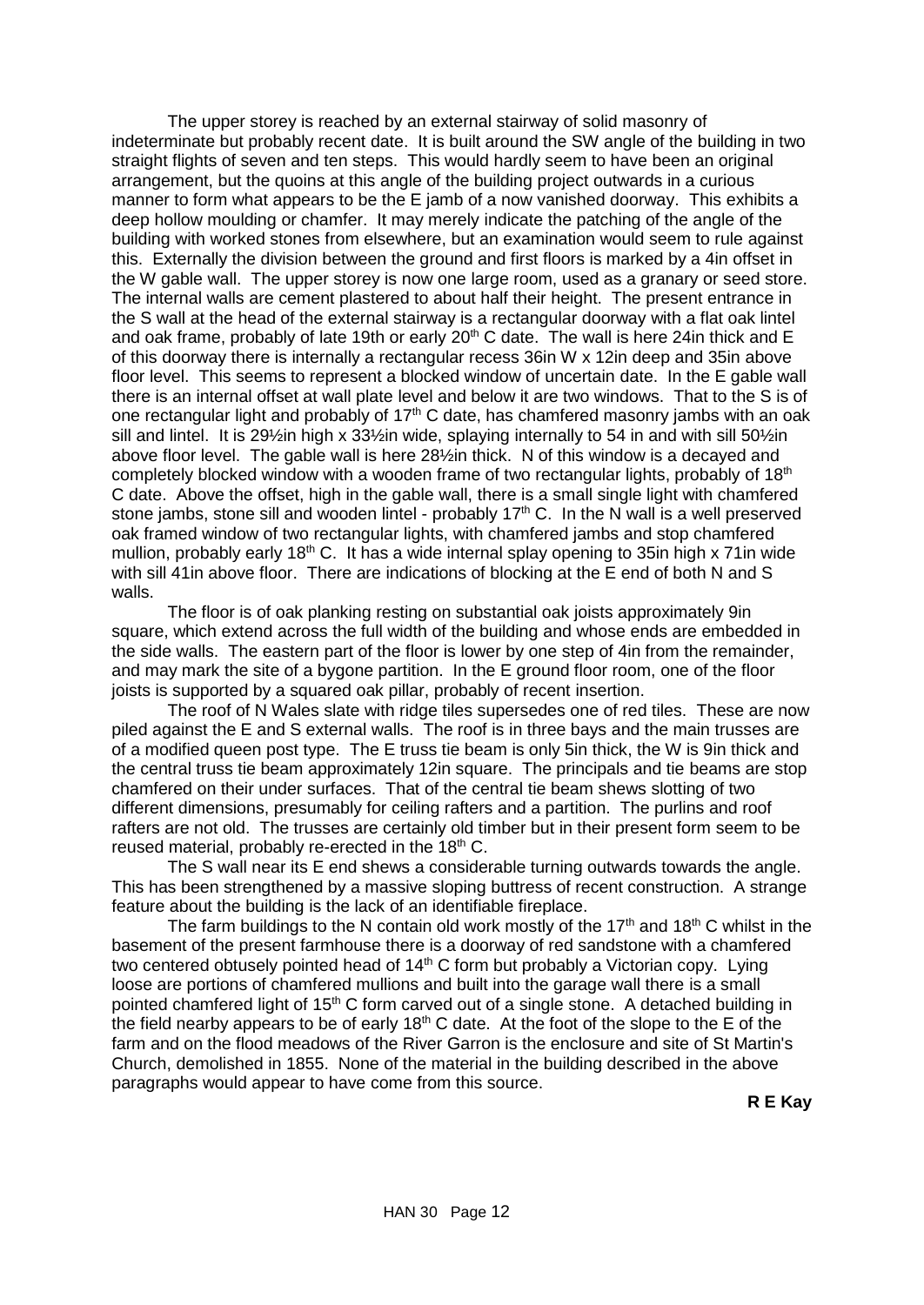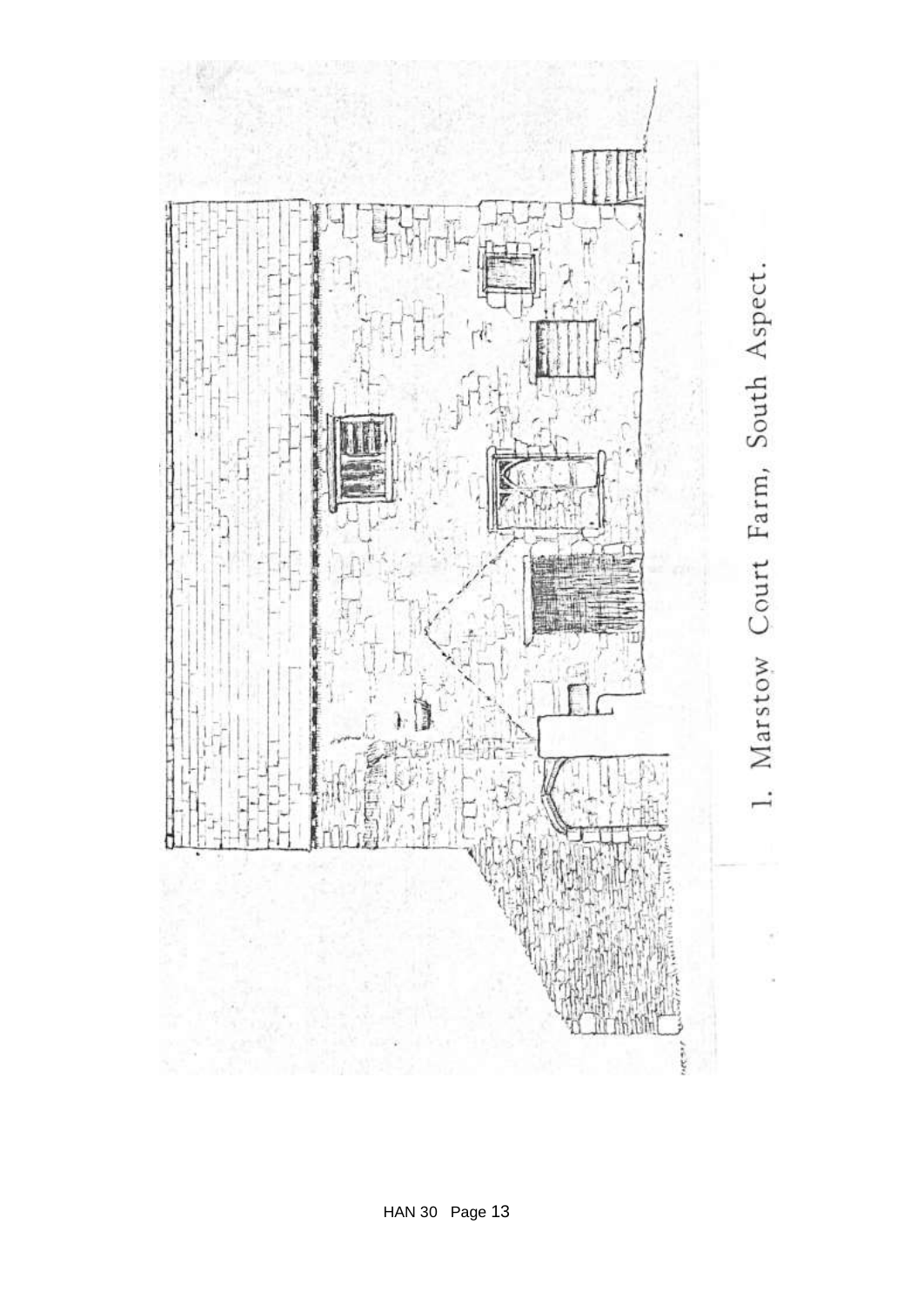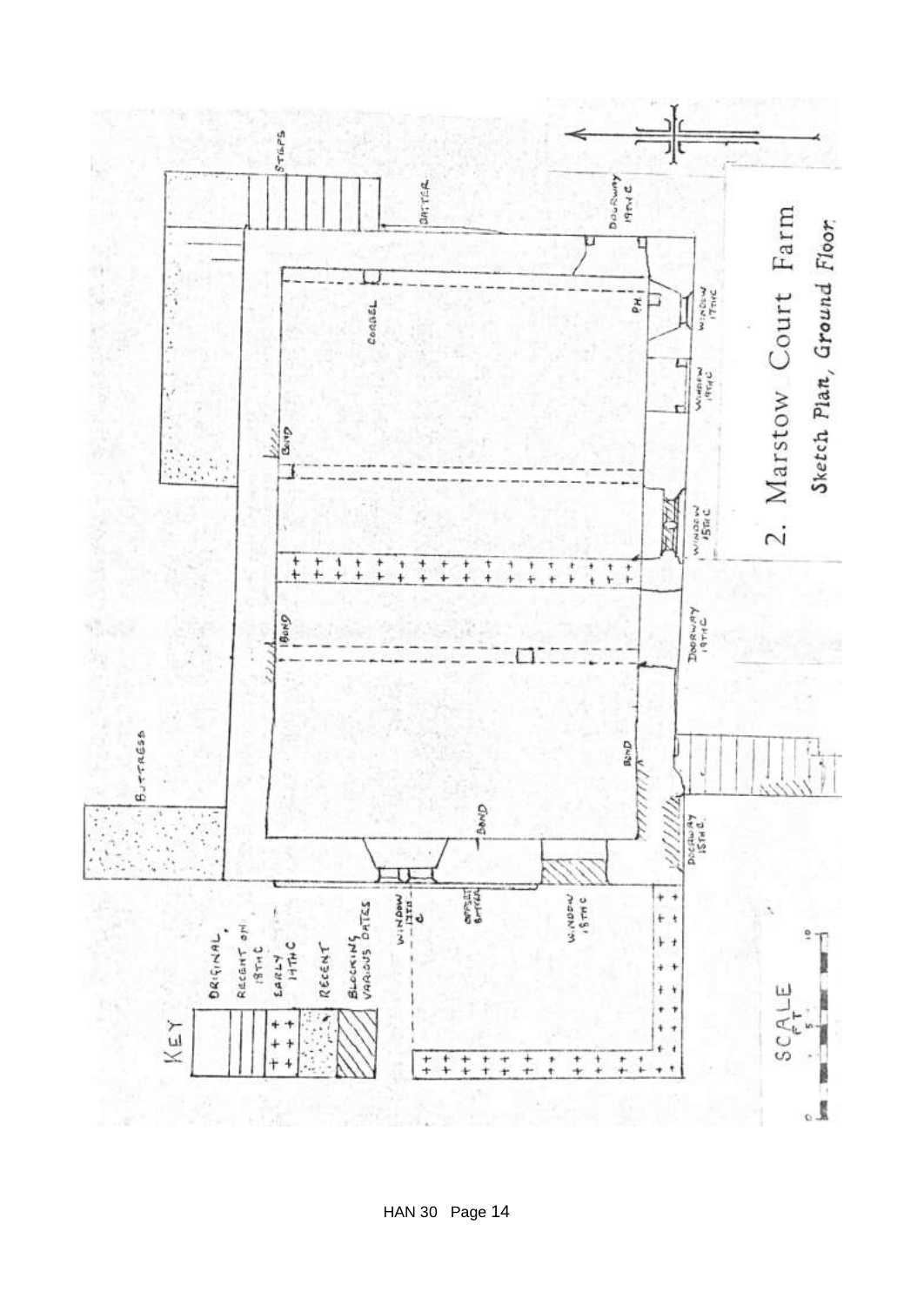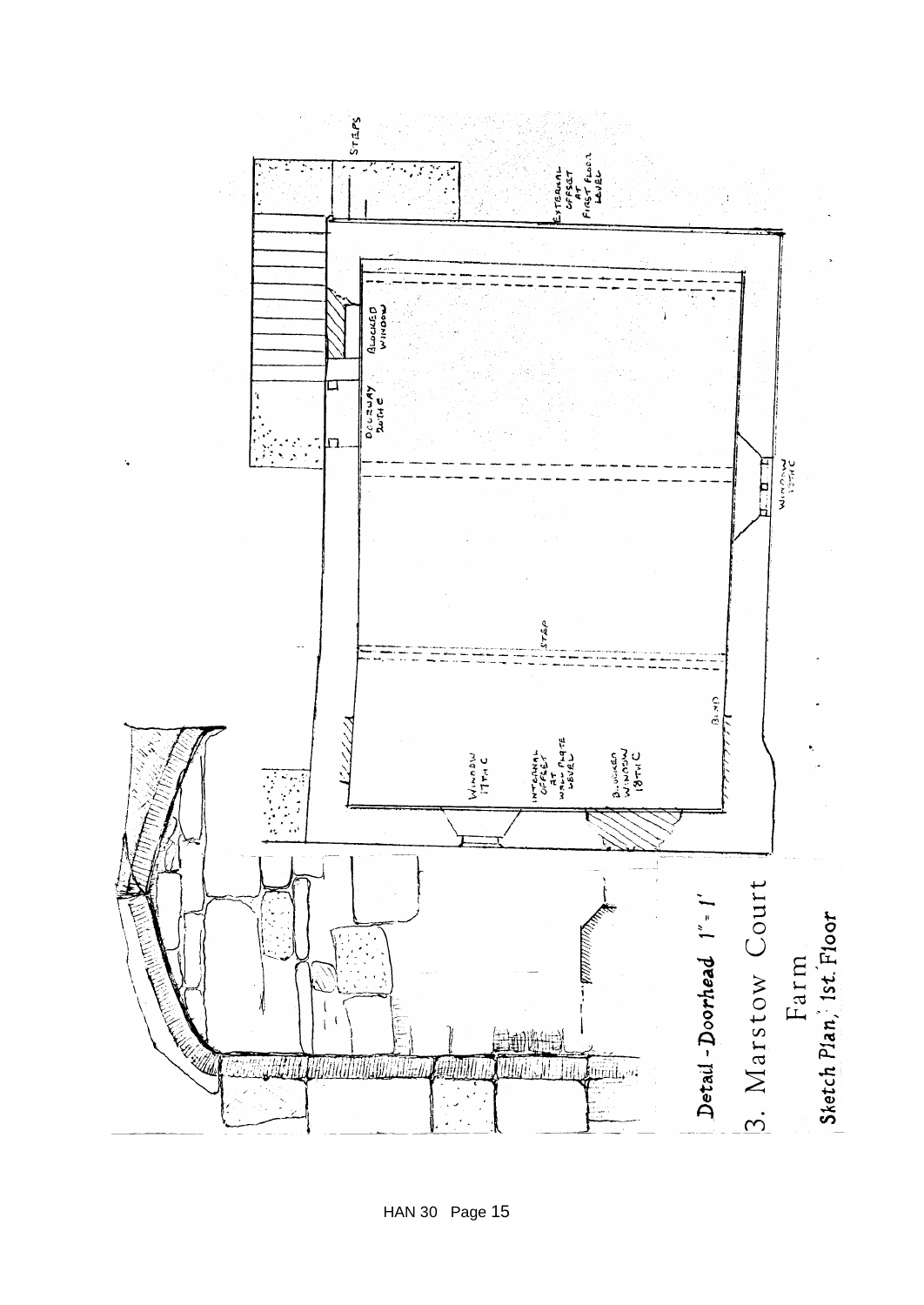

HAN 30 Page 16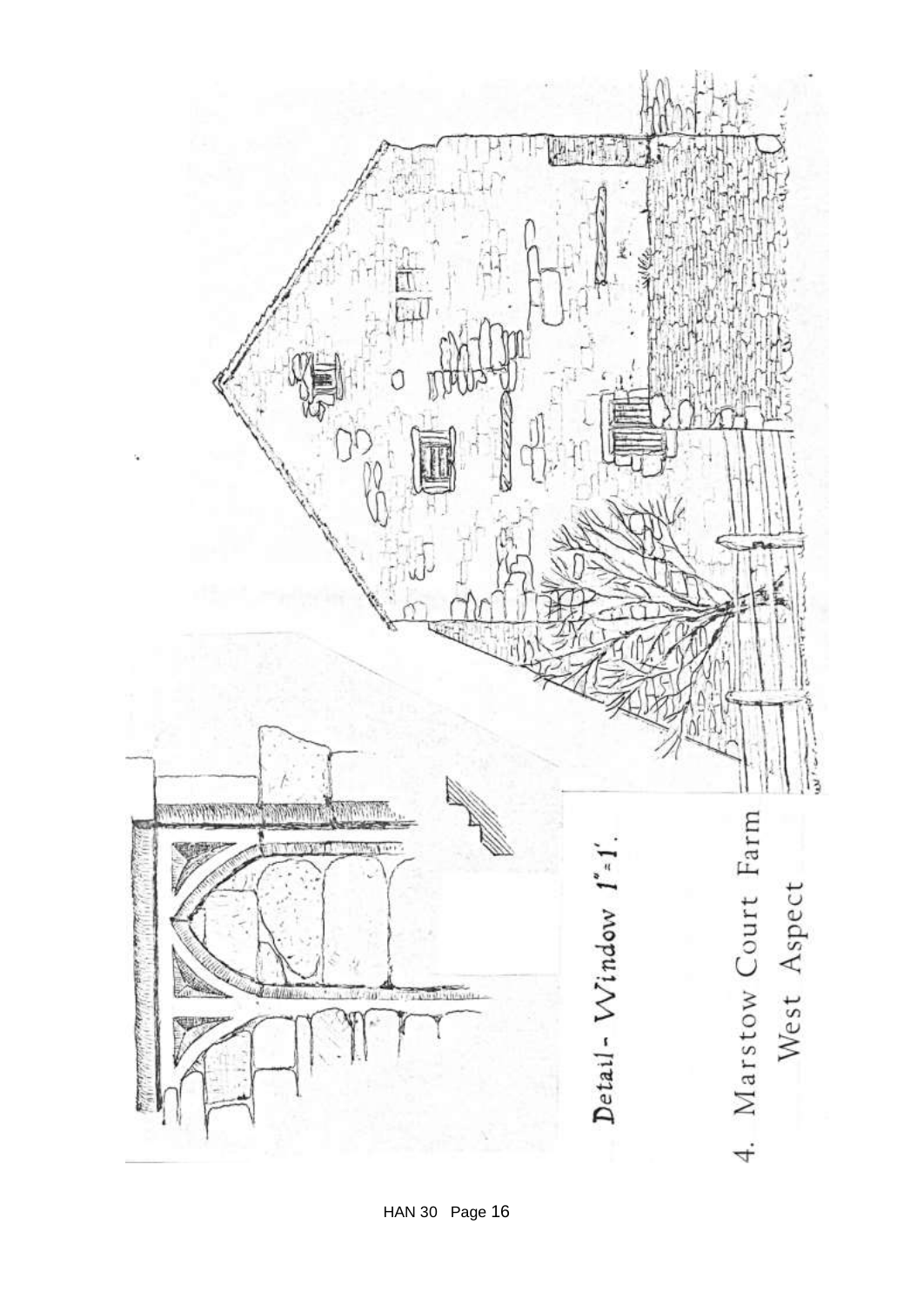#### <span id="page-17-0"></span>**A SAXON SPEARHEAD FROM THE RIVER LUGG AT LUGG MILLS, HEREFORD By W R Pye**

In writing this article I would like to express my thanks to the author of the Metallurgical Report, A J Brightmore and to his Company, Messrs Henry Wiggin and Co Limited, of Hereford, whose expertise and generosity provided such an excellent report, for permission to reproduce material from it and to H Gayter, whose good offices were instrumental in its inception.

Thanks are also due to Professor A G Smith, Head of the Department of Botany, University College, Cardiff, for the report on the wood from the spear shaft. To Miss C Bloxham, Miss C F Chitty, C J Dunn, Dr W Manning, F Noble, A J Parkinson and Dr M J Swanton, for discussion and advice regarding it. Also to the Curator (N Dove) and staff of Hereford City Museum (where the full metallurgical report is to be seen) for making the spearhead available to me.

# **Discovery and Location**

During the summer of 1973, the Herefordshire County Council commenced a bridge widening scheme at Lugg Mills, near Hereford. In the late summer, following some dredging, divers were called in to inspect the submerged river banks etc, for scouring. During this process one of the divers cut his hand on a metal object and upon investigation a second diver brought up a Saxon spearhead. This was taken to the Hereford City Museum, where the importance of the find was recognised, and it was thus presented to the Museum by the Herefordshire County Council, as Accession No 9936.

The site of the find at Lugg Mills is seen on the OS 1" Map No 142 Hereford at NGR 53134178. This is immediately on the lower side of the Lugg Mills (widened) Bridge, under the right banks of the river (Parkinson and Pye 1972).

# **Description**

The spear has a total length of 357mm. This length is made up of three sections: (a) The blade which has a total length of 204 mm. (b) A plain, undecorated shank, from the base of the blade to the balustered first wire-winding, being some 30mm in length. (c) The socket, a decorated section, having ten wire windings up to the distil end of the spear, making up the socket, with a length of 123mm.

The coloration of the blade is grey-green towards the tip, with black patches around the damaged central portion of the blade, becoming black and red-brown on the shaft and socket with the wire windings showing up black with a golden surface colouration in places.

(A) The Blade has a shoulder width of 53mm and maximum sectional thickness of 9mm, 168mm from its tip. From this point to the base of the blade is some 36mm. Within this, corrosion emanating from a slight bend (from 128-170mm from its tip) has badly damaged the blade, and a small fragment 6 x 4mm is actually missing. However, this has revealed the structural build-up of the blade by pattern welding techniques,

From the base of the blade and on either side of it, some corrosion lines stretch forward to its shoulder, where a width of 10mm is attained. From this point forward the lines turn towards the tip of the spear, keeping approximately parallel with the edges of the blade, coming together from either side 103mm from the point, but continuing until it is reached.

In the central portion of the blade and surrounded by the parallel lines described, are more corrosion lines. In this case they are chevron-shaped and in two rows, the central spine of the spear being their dividing line. A peculiarity of this is that on the one side of the spear the chevrons face forward, on the other backwards.

(B) The Shank section of the spear is included in the sweep from the shoulder of the blade to the balustered first wire-winding – a distance of 70mm which may be represented by an incut of 5mm from this line to the base of the blade and 35mm from its shoulder.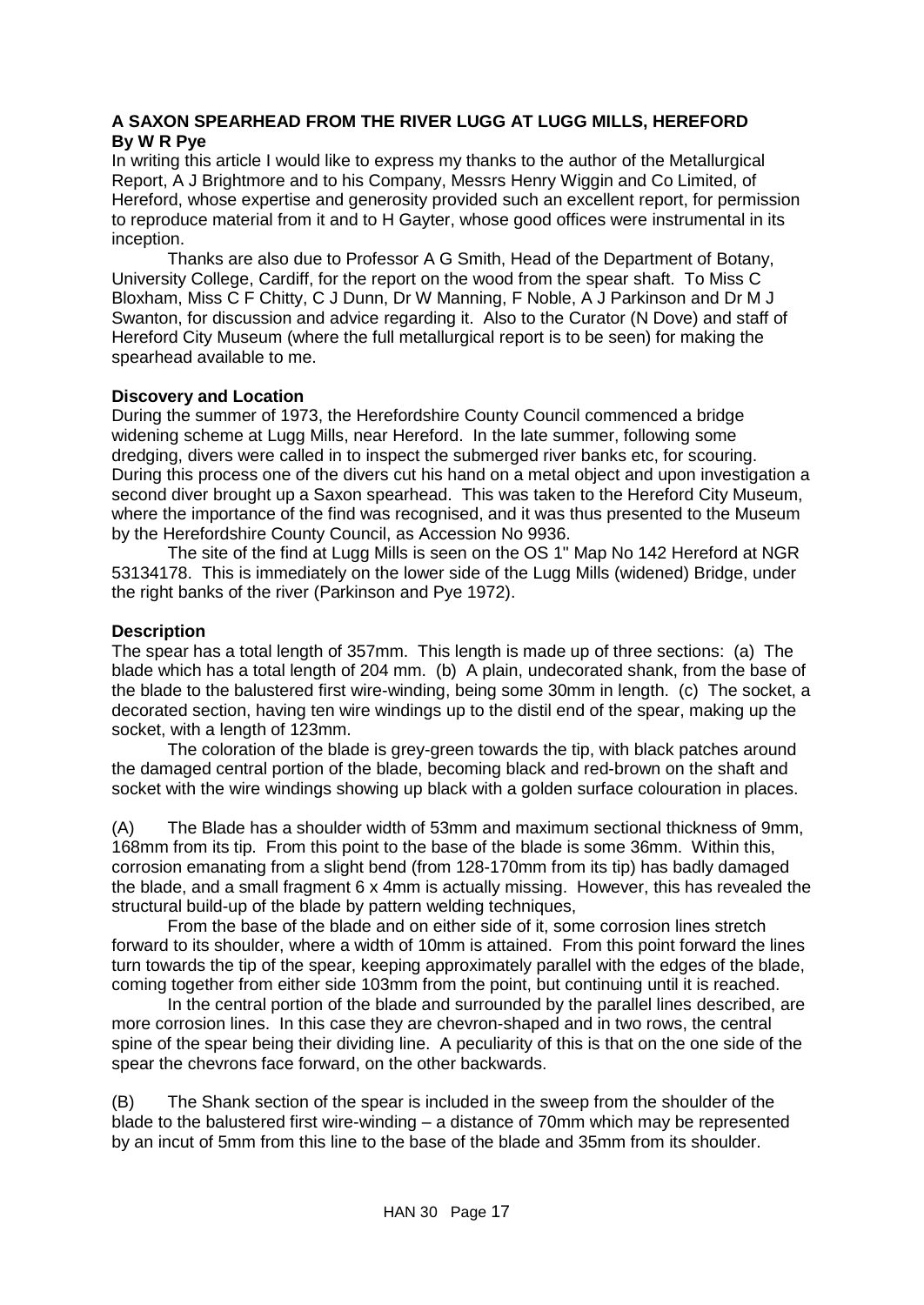The diameter of this section immediately before the first winding is 12mm and from this point to the tip of the spear is a uniform taper.

(C) The Socket. This section is decorated by ten wire windings. Given below are the distance of these windings from the tip of the spear, and bracketed are the actual widths of these windings. 234mm (3.5); 255mm (2.0); 267mm (2.5); 280mm (2); 292mm (2.0); 304mm (2.5); 317mm (2.0); 328mm (3.0); 338mm (2.0); 346mm (2).

(D) In places it appears that the wire in these windings has been plaited. These, of course, are only on the metal and have presumably burst on the open part of a split socket, which is round-ended and is 98mm in length from the butt of the spear. The width of the split is 2.5mm at its narrowest point, the width at the distil end being distorted through the socket being forced open to approximately 20mm when its wooden shaft was broken.

At 333 and 348mm from the tip of the spear, and 6mm from the edge of the split and on either side of it, are nail holes, i.e. a total of 4 holes of 2.54mm diameter. Within the socket was part of the wooden shaft, with a length of 82mm and a dry weight of 3.1gms. The butt end of this wood showed a break which coincided with the damage to the socket.

**Report on the Wooden Shaft** by Professor A G Smith, Head of Department of Botany, University College, Cardiff:-

"The wood is of ash (Fraxinus Excelsior) ... It appears, however, not to be the centre of a single stem but at the narrower end to have been cut from approximately the tenth to twentieth year's growth. The tree was apparently very slowly grown and must have been living in rather marginal conditions."

**Metallurgical Report** - condensed from Messrs Henry Wiggins' Technical Department Report TR 2318

Metallurgical Examination of Anglo-Saxon Spearhead by A J Brightmore (figs 1a, 1b and 1c)

The spear (Fig 1) was non-destructively examined by means of superficial microscopical examination, X-ray radiography, X-ray analysis of surface scale and electron beam microanalysis.

Visually, the interesting feature was the presence of chevron shaped grooves on either side of the wedge shaped area bounded by two lines faintly visible in Fig 1b, and believed to mark the junctions of blade and shank.

The socket has been made from metal about 1.3mm thick at most. Its external surface bore the peripheral wire windings (of scale), partly embedded in which were clusters of tiny globules, most of which had a dull, leaden appearance, but some were of a lustrous brass-yellow colour. They vary in diameter from about 0.13 – 0.51mm and were nonmagnetic.

Radiographic Examination X-ray radiographs were made by Gamma Rays Ltd of Halesowen. These showed that the blade had been constructed from three pieces - the shank of Tang A, joining it to the socket, the V-shaped inner piece B.2 (see figs 1a, 1b and 1c) enclosing part of the tang or shank and terminating at the fissure, and the outer piece C, partly surrounding B. Two narrow zones D1 and D2 ran from the fissure towards the blade edges at its shoulder and were concluded to be the lines of welds. The tang appeared to be integral with the socket, but this was disproved by subsequent metallographic examination.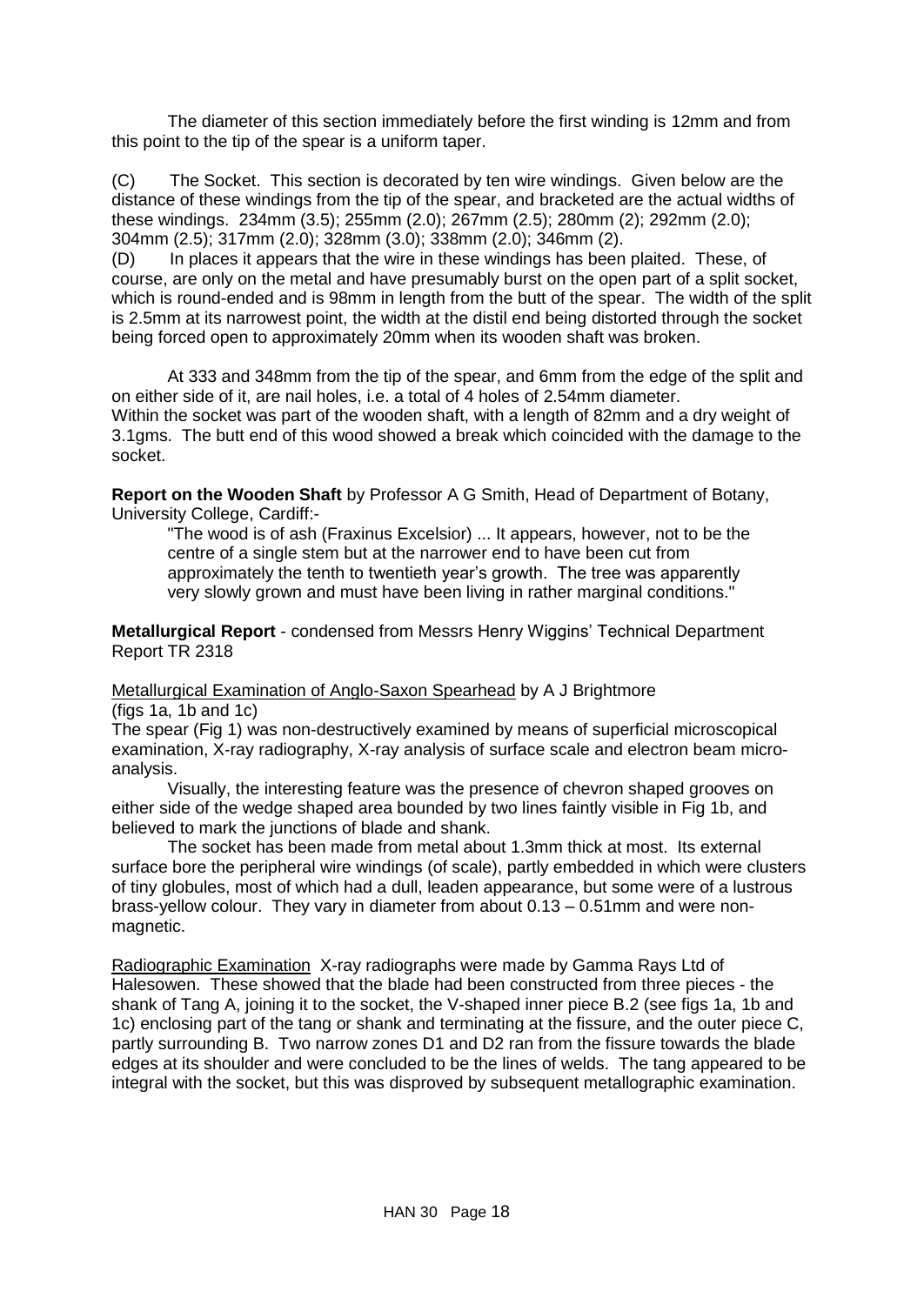The inner piece B showed a complex pattern of impurity similar in appearance and location to the surface pattern (fig 2). The outer piece C contained large isolated patches of impurity in a background of slighter streaks of impurity orientated along the blade.

Metallographic Examination Three regions were selected for examination as shown in fig 2 the inner and outer pieces, and the tang. The side of the spearhead examined was as fig 1b. In addition a transverse microsection was prepared from the rear end of the socket. Finally a few of the leaden coloured globules from the surface of the socket and two of the brass-yellow ones were sectioned metallographically.

Area A – tang (shank). The metal base was remarkably clean, consisting of substantially carbon-free iron with a grain size of about 5 on the ASTM scale. It appeared that the metal had been cooled from above about 900°C and had not been substantially cold-worked.

Area B – situated about 6.3mm from the blade edge, where the scale was smooth, and was chosen to avoid damaging the pattern. It included part of a faint groove visible in fig 1b near the left hand edge of the blade shoulder. The groove is evidently the trace of the weld line D1. The weld junction is shown. It is sound here but contains some inclusions of oxide. The metal above it is part of the outer piece of the blade and consists of ferrite and a barely resolvable phase considered to be troostite (a lower temperature transformation than pearlite). The carbon content was estimated at about 0.2%. The zone contained many globular inclusions of slag.

Below the weld is part of the inner section of the blade, and the estimated carbon content progressively increased from less than about 0.05% (Zone 2) to about 0.3%. Small streaks of slag were present. The metal of this area appeared to have been cooled rather quickly from a high temperature, but insufficiently fast to transform to martensite.

Area C – the outer end of the blade; this showed more variation in carbon content than Area B, and consisted of regions with an estimated 0.4 -0.5% of carbon alternating with regions of ferrite. Streaks of slag were also present.

None of the foregoing regions showed any evidence of cold working.

Socket The polished cross section of the wall of the socket had a uniform microstructure of grains of finely-lamellar pearlite enclosed by a network of ferrite and containing intragranular ferrite in a semi-Widmanstatten pattern. The carbon content was estimated at 0.5-0.6%. The iron carbide lamellar of some of the pearlite grains had broken down to spheroidal particles and carbides were present at some grain boundaries – this indicated that the metal had been re-heated briefly to a temperature somewhat less than the eutectoid temperature of 700 degrees C. There was no evidence of cold working.

Microindentation hardness tests gave a reading of 187-206 DPN – normal for such a structure.

Globules from the surface of the socket The sectioned globules varied in diameter from about 0.13-0.63mm. Microscopically, both dull-surfaced and brass-yellow globules were apparently metallic and of identical pale yellow coloration. Both types contained inclusions resembling silicates, frequently needle-shaped and arranged in a radiating pattern, suggesting the solidification of molten droplets; the dull coated had surface oxidation, whilst the yellow had none.

As etching revealed no structure, it was suspected that the globules were not metallic, but a mineral.

Electron beam Microanalysis This was carried out on the globules.

The masses of oxide type material in which the globules were embedded were predominantly iron oxide. Silicon, aluminium and calcium were present in varying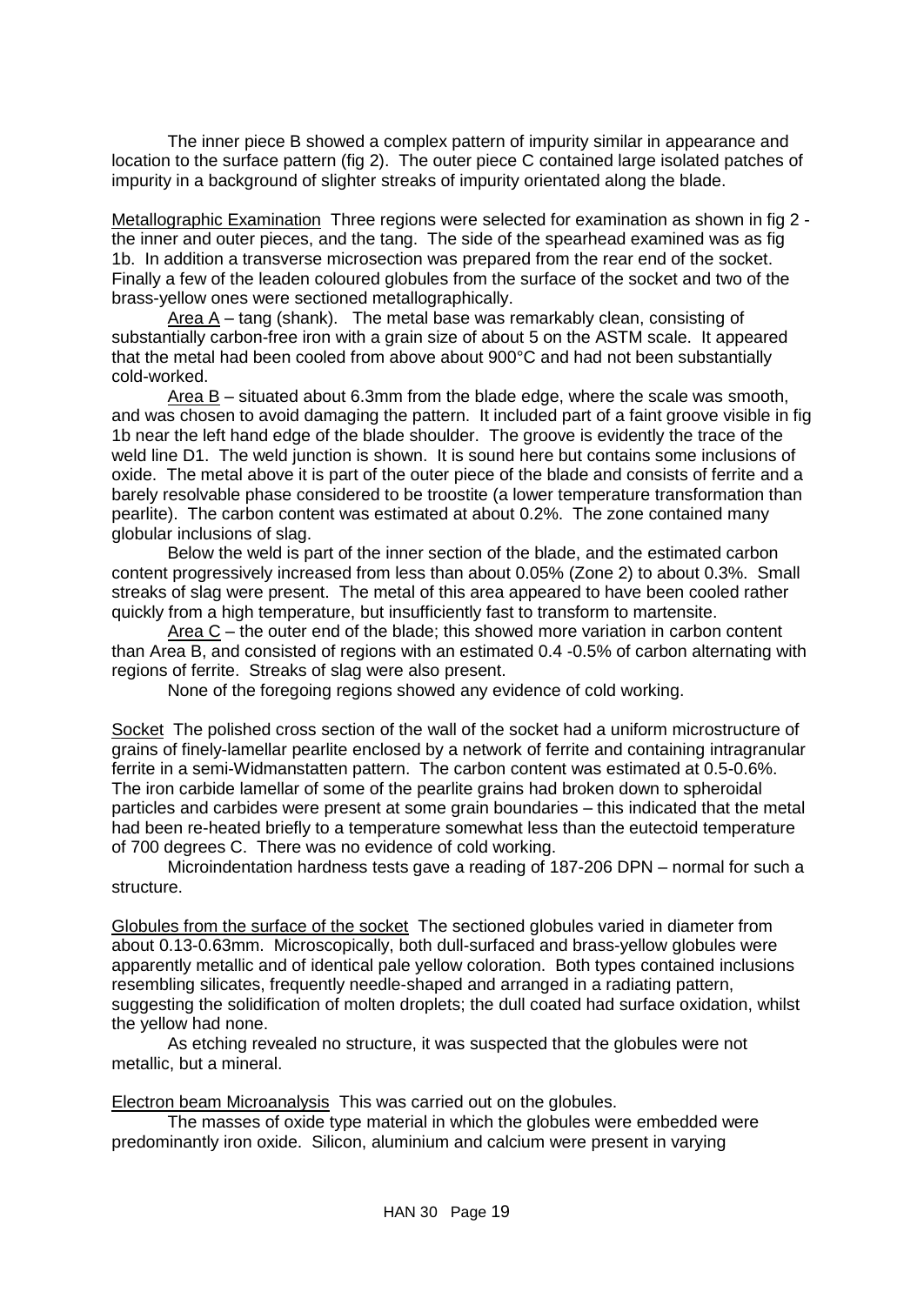proportions, together with traces of tin, zinc, magnesium and phosphorous. Copper was not detected.

Both types of globule consisted of a copper-rich copper/iron sulphate. It was concluded, therefore, that they were chalcopyrite (Cu2S Fe2S3), containing 30-35% copper.

Tested against known iron pyrites in microindentation hardness tests, the globules of copper pyrites had a hardness of 330-350 DPN. These results are in qualitative agreement with the Moh's (scratch) hardness values of 3.5-4 quoted by Rutley (1919).

X-Ray Analysis of Surface Scale Two small fragments of scale from the surface of the blade and socket respectively were subjected to X-ray diffraction analysis by the Debye-Scherrer powder method, using filtered CoK and radiation.

That from the blade consisted almost entirely of ferrous carbonate or siderite (Fe2 C03-) with traces of chalcopyrite and of the alpha-quartz form of silica.

That from the socket was largely siderite and also contained a variable quantity of chalcopyrite and a trace of alpha-quartz.

Oxides of iron such as Fe2 03, Fe3 04, etc, were not detected.

Discussion on the Metallurgical Report The restriction on the scope of this examination precluded chemical or spectographic analysis, but the microstructural variations indicate a variation in carbon content from less than 0.05% to 0.6%. According to analytical data quoted by Tylecote (1962) for iron objects of the Roman Iron Age and the ensuing "Dark Age", the probable contents of the impurities are: manganese up to 0.05%, silicon up to 0.1%, sulphur up to 0.03% and phosphorus up to 0.4%.

The spearhead had been built up from four separate pieces; the socket, made up of thin strip, into which the wooden shaft was fixed; a tang (or shank) forming the spine of the blade and joining it to the socket, and the blade, which itself consists of two pieces. The four pieces were joined by "smith-welding" i.e. pressure welding in the solid state by hammering at high temperature, ideally at least for 1,000°C. This temperature could readily be achieved in a bellows-blown charcoal fire.

The radiographs show that the inner piece of the blade has been made by the socalled "pattern-welding" technique, the term coined by Maryon (1948), who also described the process in detail (Maryon I960 and Tylecote 1962).

The technique was widely used in Western Europe in the Anglo Saxon and Viking periods for the production of spear and sword blades.

The pattern, which was visible on the surface of the blades, was not primarily for ornament, but was a by-product of the mode of manufacture, the object of which was to provide a blade with a better combination of hardness and ductility than the one-piece iron or low carbon steel blades previously used.

The pattern was caused by the flattening of the spiralled pieces during forging and would be visible in the surfaces of the finished blade by difference in reflectivity and atmospheric corrosion-resistance of the low and high carbon regions.

The presence of a weld between the two parts of the blade has been confirmed microscopically at the examined area of the inner piece of the blade. The overlying scale at this area did not show the characteristic "pattern", which suggests that this particular region of the blade had not been made from twisted elements; it may be part of one of the pieces that were usually welded onto the edges of the assembly to form the cutting edges. However, from previous metallurgical examination of pattern-welded sword on spearheads, Schurmann and Schroer 1959 e.g. 5 and 6, A E P Collins and H H Beeny, there can be no doubt that a similarly heterogeneous structure .is present below the scale pattern of fig 2, with the regions of varying carbon content forming a complicated pattern like that in the overlying scale, which has corroded preferentially. Variations in the slag content also can influence susceptibility to corrosion.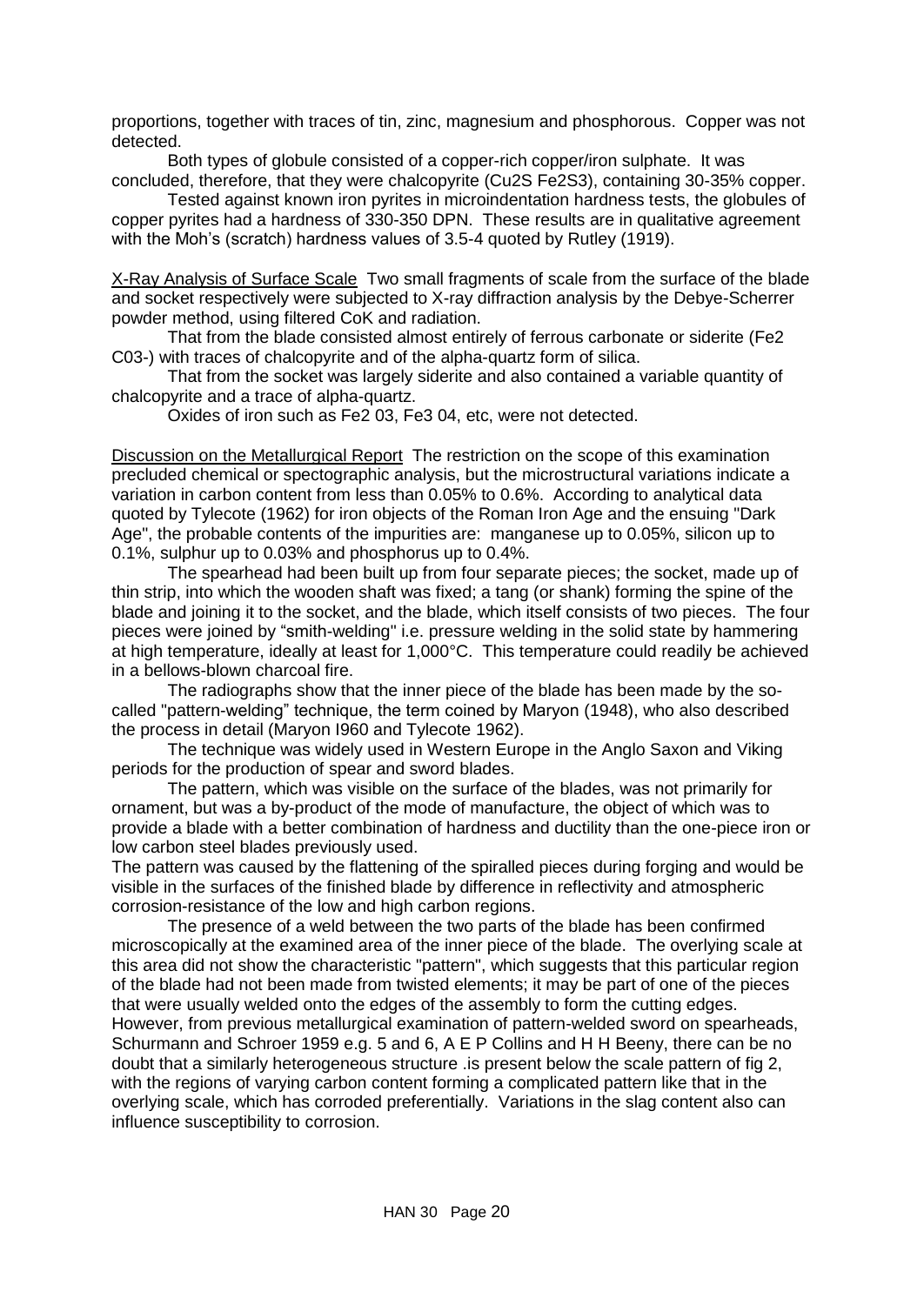The outer part of the blade has a heterogeneous surface microstructure and the radiograph shows the faint longitudinal streaks and isolated larger areas of impurity. This part of the blade may have been made by simply 'piling' lengths of this, lightly carburized strips, welding them together and forging the whole to shape. The presence of a streak of martensite shows that this part of the blade has been quenched in water from a high temperature in an attempt to produce higher hardness. It is likely that the whole blade was heated and quenched, but for some reason, probably too low a hardening temperature, the critical cooling velocity was generally not achieved, so that virtually all the hardenable regions transformed to a higher-temperature product, probably troostite.

The socket at the location examined (furthest from the blade) has a very uniform structure of ferrite and pearlite of quite high carbon content. The partial decomposition of the pearlite was probably caused by heat flowing from the blade end of the socket when this end was locally heated for welding it to the tang. The general Widmanstatten-type microstructure of the socket is consistent with cooling from a very high temperature (over 1,000°C) after a previous hot-working operation – presumably when it was forged from a thicker section.

It is interesting that the blade has been made from two pieces, and since the purpose of the pattern welding was to provide a stronger and tougher blade, it would be logical to make the whole blade in this way, whereas its outer section has not been pattem-welded. This could suggest that the spearhead was originally a fully pattern-welded one – that broke and was re-built by replacing its broken end by a piece of plain or 'piled' material. Another possibility is that it was made from the hilt end of a broken pattern welded sword. Oakeshott (9) mentions a famous spear "Grasida" which began in the  $8<sup>th</sup>$  Century as a sword, was remade as a spear and was still in use in the  $13<sup>th</sup>$  Century.

The severe corrosion at the apex of the V-shaped weld between the two parts of the blade is probably the result of original unsoundness in the weld at this point. The appearance suggests that during its period of service the blade suffered a sharp blow that deeply notched its edge and ruptured the end of the weld. This damage is thought to have initiated "crevice-corrosion" during its subsequent burial. The same blow could have caused the observed distortion of the socket.

The chalcopyrite globules on the socket are an interesting feature. It is clear they were deliberately applied for decorative purposes, and it may be assumed that they then had their natural yellow colour, most of them becoming oxidised during burial of the spearhead. Hence they may have been used in the belief that they were gold. The globules have obviously been formed by fusion from the molten condition, but it is uncertain whether they were applied in solid form to the socket, presumably in some kind of paste carrier, or whether they were formed in situ by some thermochemical process. Two possibilities are envisaged:

1. The globules were a by-product of the melting of copper ores containing chalcopyrite, traces of which escaped reduction, and fused. Under the reducing conditions they remained clean, and detectable, and their gold-like colour would make them a saleable product.

2. They were formed in situ by applying to the socket a paste containing ground chalcopyrite and heating under suitably reducing conditions. These could probably be provided by incorporating charcoal in the paste. However, the melting point of chalcopyrite is probably at least 1,000°C, and the structure of the socket (at its rearward end) suggests that the temperature to which it was last heated did not exceed about 700°C.

However produced, this method of ornamentation of spearhead sockets could have been fairly common in Saxon and Viking times, but remained unnoticed because the sockets of most spearhead finds are in relatively poor condition, by reason of their thin walls.

In this respect this spearhead is exceptional for its remarkably good state of preservation. "There many a warrior lay destroyed with spears …" Anglo Saxon epic poem, "Brunanburh".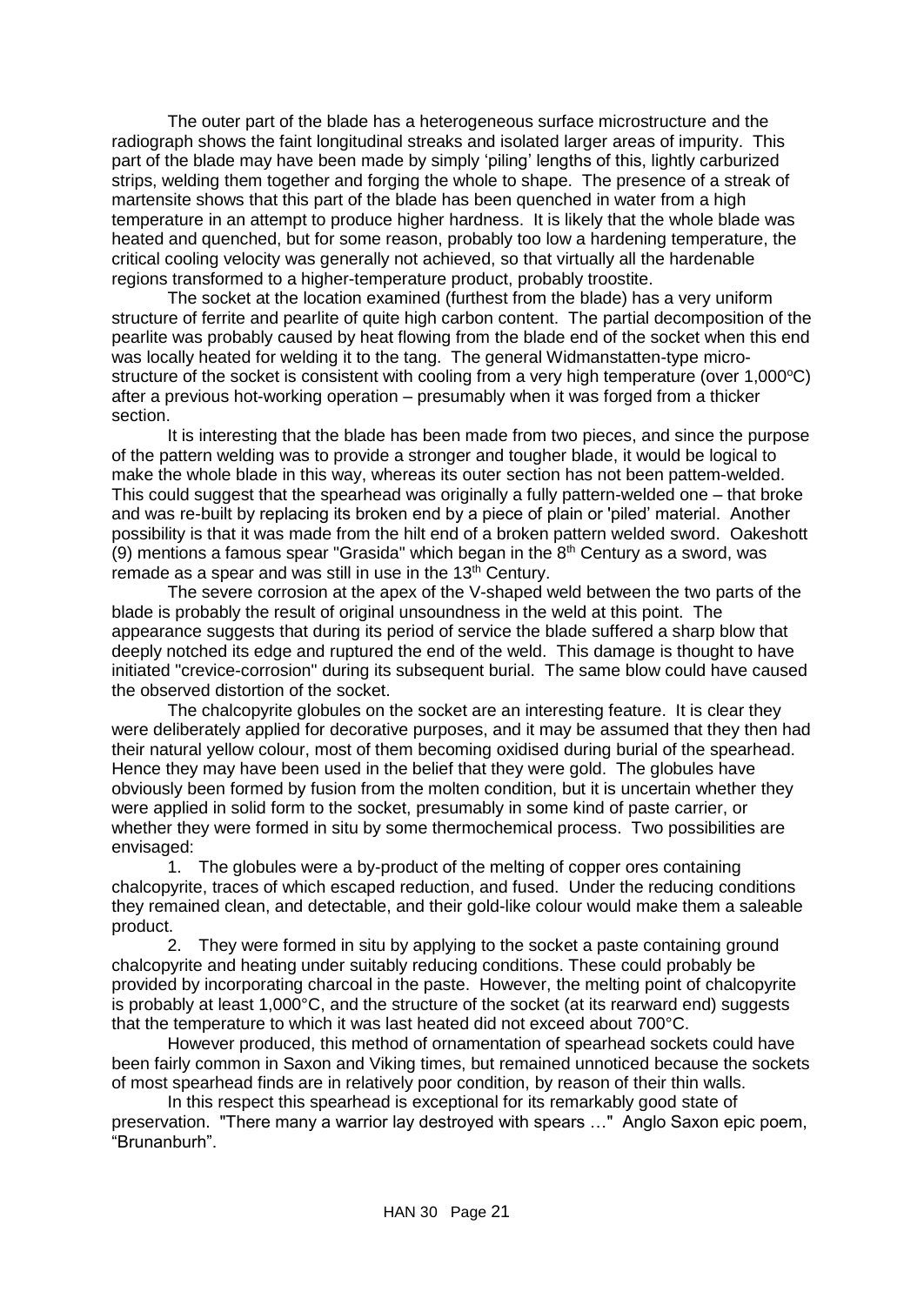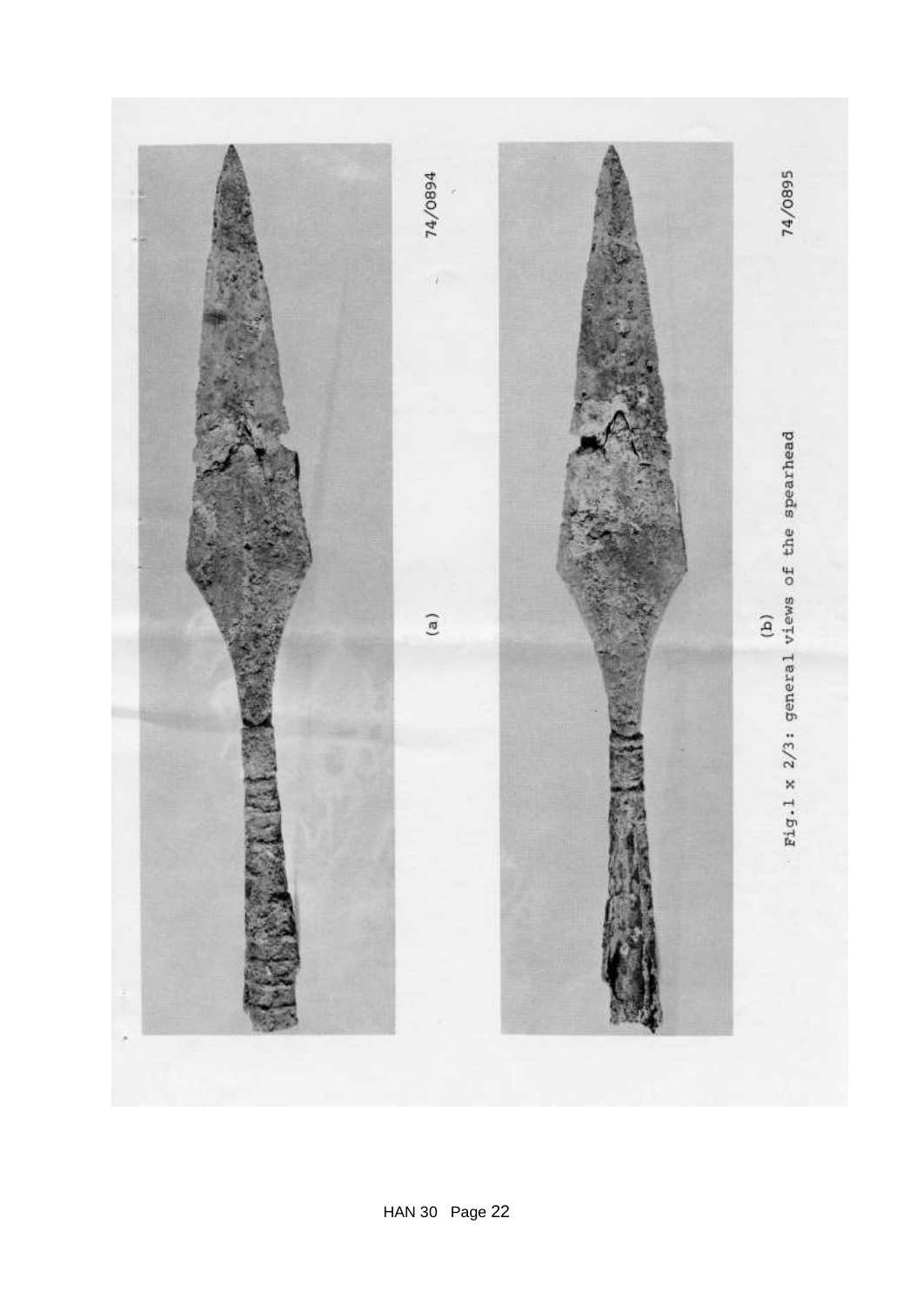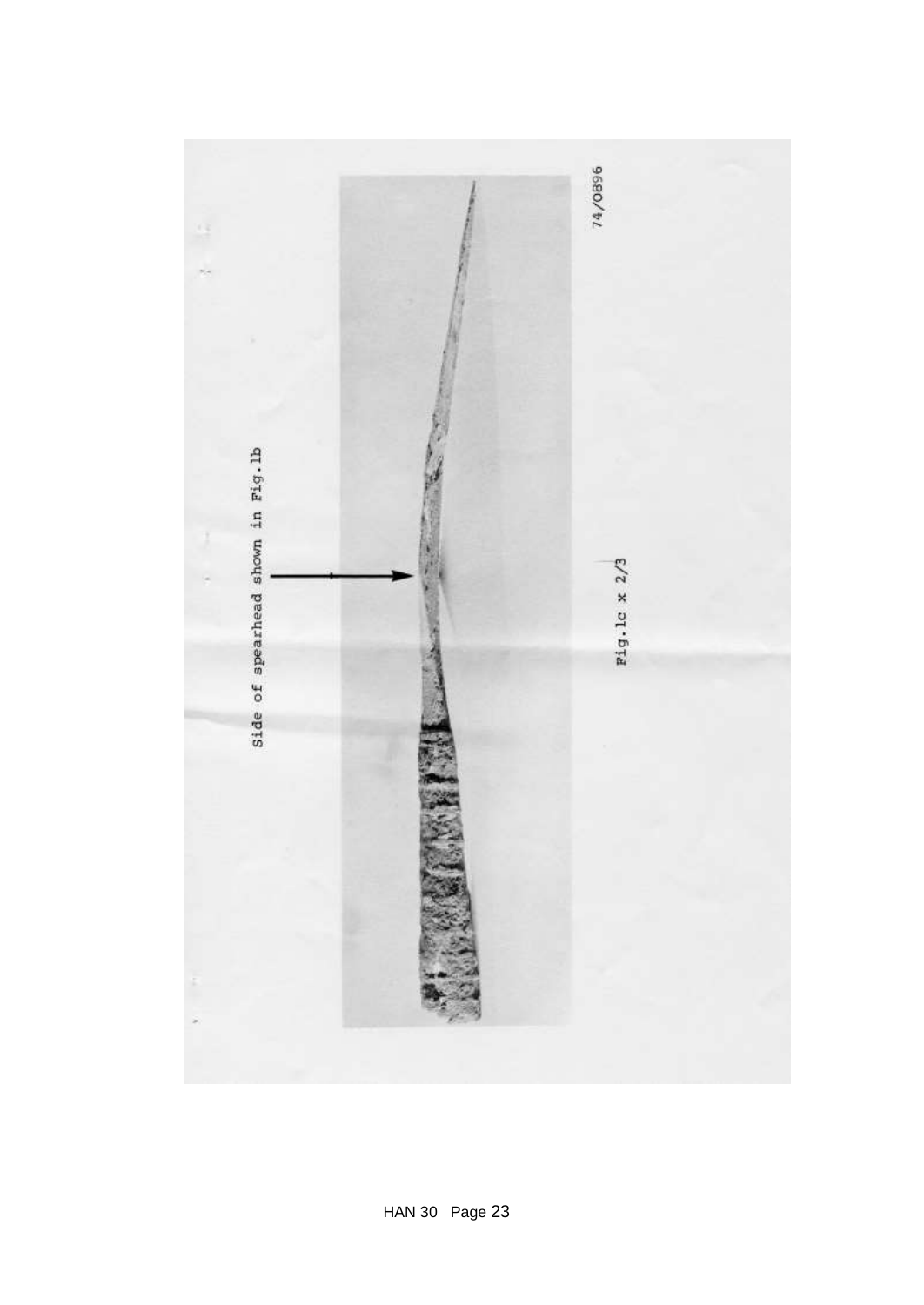

÷,

 $\ddot{\cdot}$ 

 $\ddot{\phantom{0}}$ 

 $\cdot$ 

Regions examined metallographically.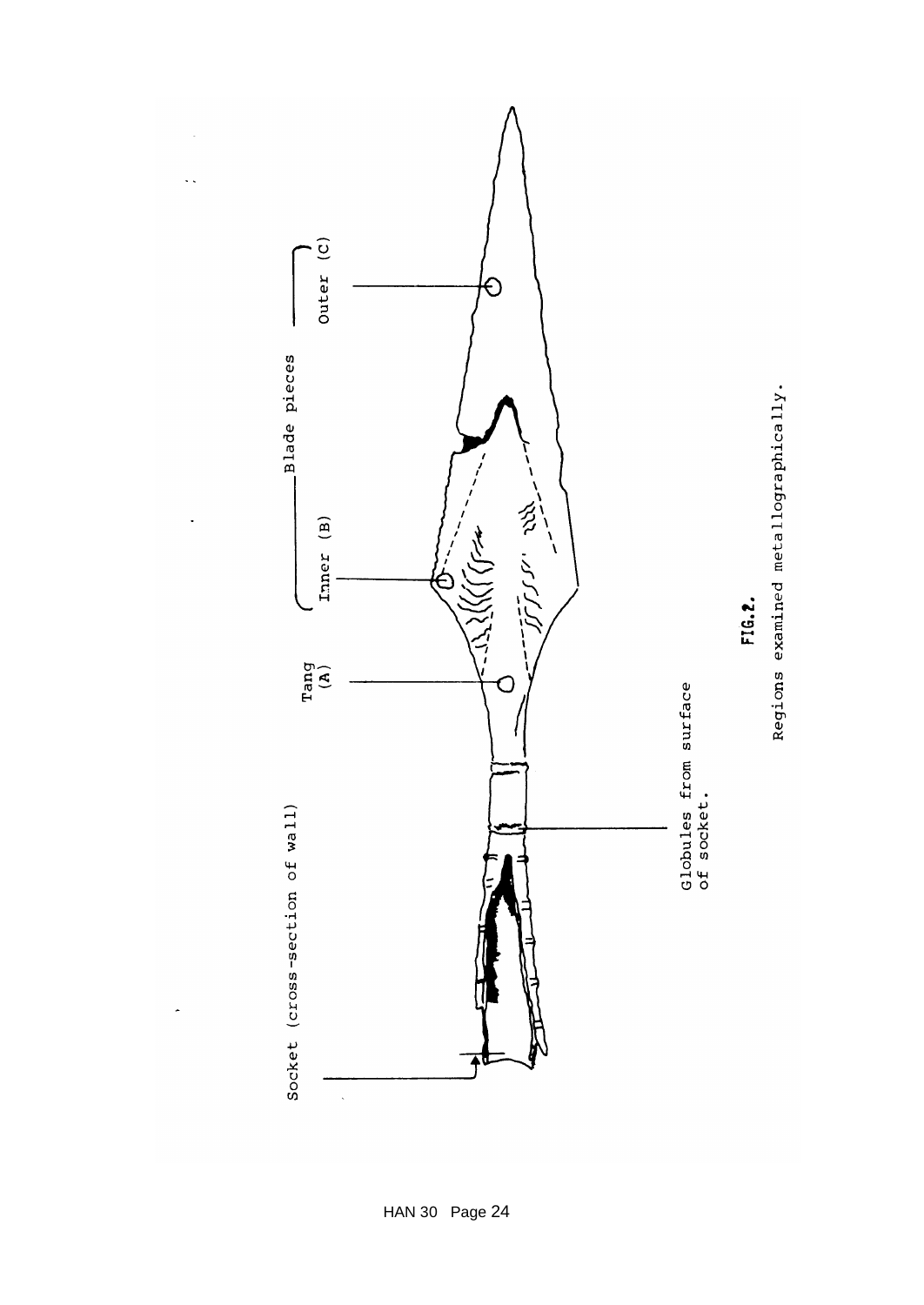#### **References**

| 1. | Parkinson & Pye (1973)     | Archaeology in Wales No 13, CBA Group 2, 1973,<br>pps 51, No 73                                                             |
|----|----------------------------|-----------------------------------------------------------------------------------------------------------------------------|
| 2. | <b>Rutley (1919)</b>       | "Elements of Mineralogy", Revised by Read,<br>London 1919                                                                   |
| 3. | H Maryon (1948)            | A Sword of the Nydam type from Ely Field near<br>Ely, Proceedings Cambridge Antiquarian Society,<br>1948 (vol 41, pps 70-6) |
| 4. | H Maryon (1960)            | "Pattern Welding and Damascening of Sword<br>Blades", Conservation 1960, Vol 5, pps 25-36                                   |
| 5. | R F Tylecot (1962)         | "Metallyrgy in Archaeology", London, pps 217 et<br>seq                                                                      |
| 6. | Anstee & Biek              | Med Arch Vol V (1961), A Study in Pattern<br>Welding, pps 71-93                                                             |
| 7. | Schurmann & Schroer (1959) | Arch Eisenhutt, 1959, Vol 30, pps 121-130                                                                                   |
| 8. | A E P Collins & H H Beeny  | "Report on Pattern Welding on a Viking Period<br>Spearhead", "Man", 1950, Vol 50, pps 124-25                                |
| 9. | <b>R Ewart Oakeshott</b>   | "Archaeology of Weapons", Lutterworth Press,<br>London, 1960                                                                |

# <span id="page-25-0"></span>**HALL COURT FARM, MUCH MARCLE, HEREFORD (SO 645353) Interim Note**

A sub-circular moated site threatened by ploughing. A section through the moat (2.5m deep and 9m wide) showed it to have been deepened (by cleaning-out operations?) during the early part of its life. Primary silts were clean, whereas later silting contained much vegetable matter (small branches, leaves, walnut shells etc). No domestic rubbish was found in these levels, and no date can be given for their deposition. The sequence continued with destruction debris from the enclosed buildings and late Medieval and XVI pottery.

An area (20.2m x 13.6m) of the moated platform was examined, revealing a complex of late Medieval structures, most of which had been demolished around 1600. The stone foundations courses, sometimes irregular in form and discontinuous due to robbing, probably supported timber-framed structures to which small scale alterations or repairs using brick had been made. The area examined was not large enough to show any one structural element completely in plan.

One building, or wing, in approximately the centre of the moated area appeared to have been a superior type of structure. Extensive robbing of the foundations and decorated tile floor had taken place. There was a quantity of roofing tile and window glass among the destruction debris. To the south lay an apparently separate building with a clay floor and a large pitched stone hearth centrally placed. A substantial external drain flanked its east wall. Although decayed, this building had evidently been repaired and maintained in use during, or even after, the destruction of the other structures. An apparently smaller building lay adjacent to, and to the west of, the first two, close to the conjectured position of the entrance to the site. Only a small part of this structure was uncovered; its nature and function could